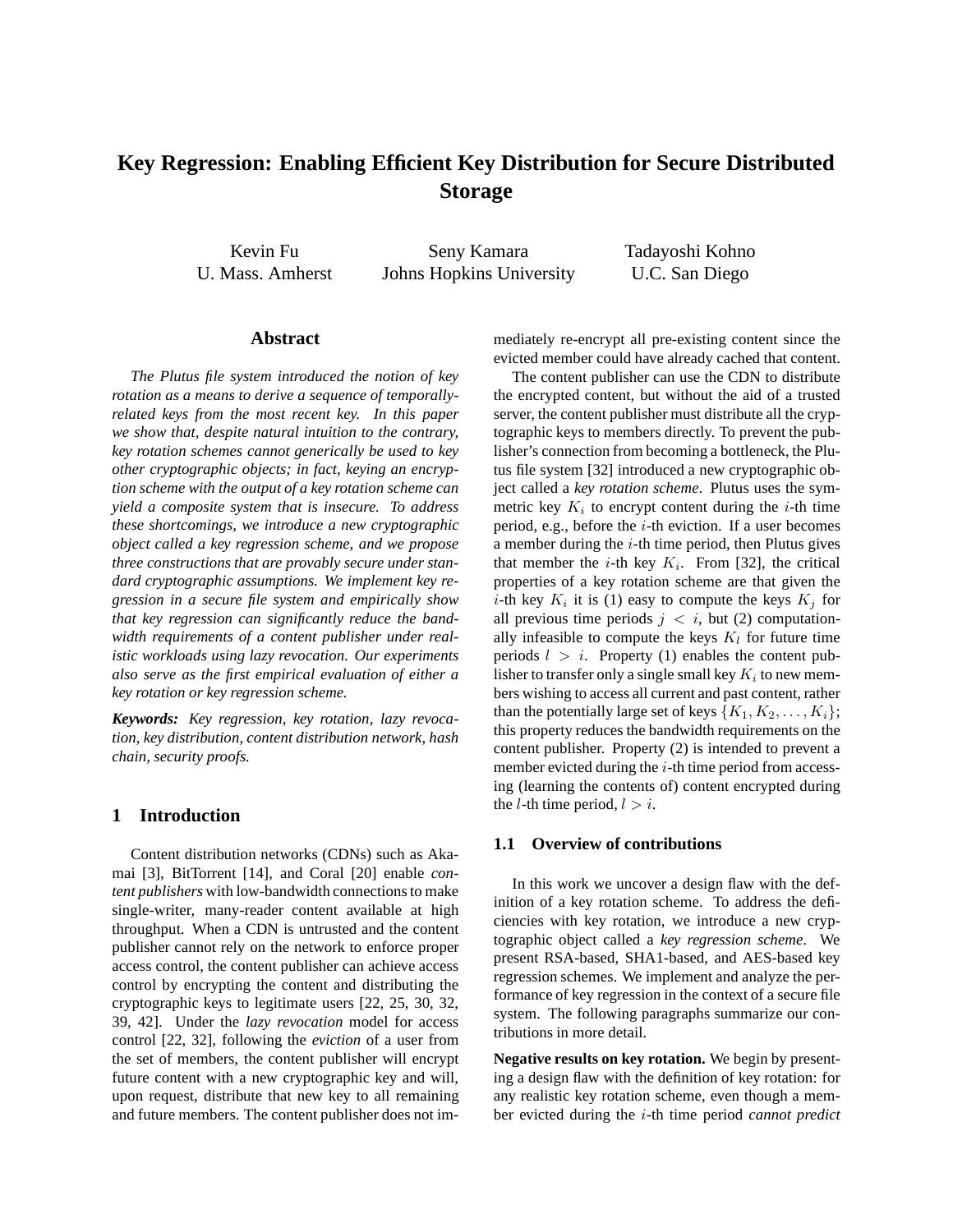

**Figure 1. Key regression overview;** stp<sub>i</sub> and stm<sub>i</sub> respectively represent the *i*-th publisher and **member states.**

(except with negligible probability) subsequent keys  $K_l$ ,  $l > i$ , the evicted member *can distinguish* subsequent keys  $K_l$  from random. The lack of pseudorandomness follows from the fact that if an evicted member is given the real key  $K_l$ , then by definition (i.e., by property (1)) the evicted member can recover the real key  $K_i$ ; but given a random key instead of  $K_l$ , the evicted member will with high probability recover a key  $K'_i \neq K_i$ . The difference between unpredictability and lack of pseudorandomness can have severe consequences in practice. To illustrate the seriousness of this design flaw, we describe a key rotation scheme and a symmetric encryption scheme that individually meet their desired security properties (property (2) for key rotation and IND-CPA privacy for symmetric encryption [7]), but when combined (e.g., when a content publisher uses the keys from the key rotation scheme to key the symmetric encryption scheme) result in a system that fails to provide even a weak form of privacy.<sup>1</sup>

**Fixing key rotation with key regression.** While the above counter example does not imply that all systems employing key rotation will fail just as drastically, it does motivate finding a key rotation-like object that still achieves property (1) (or something similar) but (property (2')) produces future keys that are pseudorandom to evicted members (as opposed to just unpredictable). Assuming the new object achieves pseudorandomness, one could use it as a black box to key other cryptographic constructs without worrying about the resulting system failing as drastically as the one described above. A *key regression scheme* is such a key rotation-like object.

To describe key regression, we must enact a paradigm shift: rather than give a new member the *i*-th key  $K_i$  directly, the content publisher would give the member a *member state* stm<sub>i</sub>. From the member state, the member could derive the encryption key  $K_i$  for the *i*-th time period, as well as all previous member states  $\text{stm}_i$ ,  $j < i$ . By transitivity, a member given the  $i$ -th member state could also derive all previous keys  $K_i$ . By separating the member states from the keys, we can build key regression schemes where the keys  $K_l$ ,  $l > i$ , are pseudorandom to evicted members possessing only the  $i$ -th member state  $strn_i$ . Intuitively, the trick that we use in our constructions to make the keys  $K_l$  pseudorandom is to ensure that given both  $K_l$  and stm<sub>i</sub>, it is still computationally infeasible for the evicted member to compute the  $l$ -th member state stm<sub>l</sub>. Viewed another way, there is no path from  $K_l$  to stm<sub>i</sub> in Figure 1 and vice-versa.

**Our constructions.** We refer to our three preferred key regression schemes as KR-RSA, KR-SHA1, and KR-AES. Rather than rely solely on potentially errorprone heuristic methods for analyzing the security of our constructions, we prove under reasonable assumptions that all three are secure key regression schemes. Our security proofs use the reduction-based provable security approach pioneered by Goldwasser and Micali [27] and lifted to the concrete setting by Bellare, Kilian, and Rogaway [8]. For KR-RSA, our proof is based on the assumption that RSA is one-way. For the proof of both KR-RSA and KR-SHA1, we assume that SHA1 is a random oracle [9]. For the proof of KR-AES, we assume that AES is a secure pseudorandom permutation [8, 35].

**Implementation and evaluation.** We integrated key regression into a secure file system to measure the performance characteristics of key regression in a real application. Our measurements show that key regression can significantly reduce the bandwidth requirements of a publisher distributing decryption keys to members. On a simulated cable modem, a publisher using key regression can distribute 1 000 keys to 181 clients/sec

<sup>&</sup>lt;sup>1</sup>We stress that the novelty here is in identifying the design flaw with key rotation, not in presenting a specific counter example. Indeed, the counter example follows naturally from our observation that a key rotation scheme does not produce pseudorandom keys.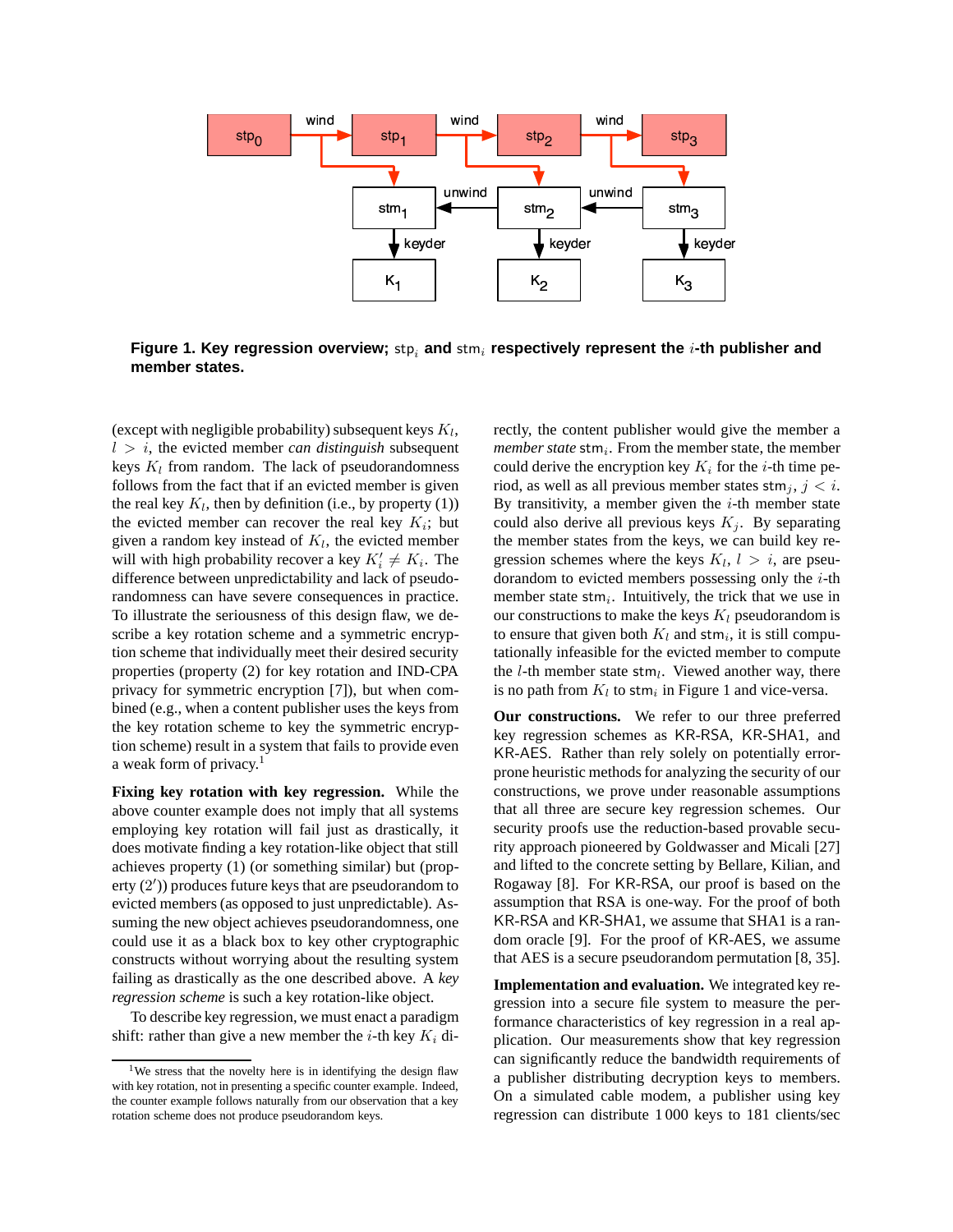whereas without key regression the cable modem limits the publisher to 20 clients/sec. The significant gain in throughput conservation comes at no observable cost to client latency, even though key regression requires more client-side computation. Our measurements show that key regression actually reduces client latency in cases of highly dynamic group membership. Our study represents the first empirical measurements of either a key regression or key rotation scheme.

Contrary to conventional wisdom, on our testbed we find that KR-AES can perform more than four times as many unwinds/sec than KR-SHA1. Our measurements can assist developers in selecting the most appropriate key regression scheme for particular applications.

**Applications.** Key regression benefits publishers of popular content who have limited bandwidth to their trusted servers, or who may not always be online, but who can use an untrusted CDN to distribute encrypted content at high throughput. Our experimental results show that a publisher using key regression on a lowbandwidth connection can serve more clients than the strawman approach of having the publisher distribute all keys  $\{K_1, K_2, \ldots, K_i\}$  directly to members. Moreover, our experimental results suggest that key regression can be significantly better than the strawman approach when  $i$  is large, as might be the case if the publisher has a high membership turnover rate. Such a publisher might be an individual, a startup, or a cooperative with popular content but with few network resources. The possibilities for such content range from blogs and amateur press to operating systems and various forms of multimedia. To elaborate on one such form of content, operating systems, Mandriva Linux currently uses the BitTorrent CDN to distribute its latest Linux distributions to its Mandriva Club members [37]. Mandriva controls access to these distributions by only releasing the .torrent files to its members. Using key regression and encryption for access control, Mandriva could exercise finergrained access control over its distributions, allowing members through time period  $i$  to access all versions of the operating system including patches, minor revisions and new applications added through time period  $i$ , but no additions to the operating system after the  $i$ -th time period.<sup>2</sup>

**Versions.** This is an extended abstract. The full version of this paper appears on the IACR ePrint Archive [24]. Part of this work also appears as Chapter 4 of [22].

# **1.2 Related work**

The key rotation scheme in Plutus [32] inspired our research in key regression. Bellare and Yee [10] introduce the notion of a forward-secure pseudorandom bit generator (FSPRG). One can roughly view forwardsecure pseudorandom bit generation as the mirror image of key regression. Whereas a key regression scheme is designed to prevent an evicted member in possession of stm<sup>i</sup> from distinguishing *subsequent* encryption keys  $K_l$ ,  $l > i$ , from random, a FSPRG is designed to prevent an adversary who learns the state of the FSPRG at some point in time from distinguishing *previous* outputs of the FSPRG from random. In our security proof for KR-AES, we make the relationship between key regression and FSPRGs concrete by first proving that one can build a secure key regression scheme from any secure FSPRG by essentially running the FSPRG backwards. Abdalla and Bellare formally analyze methods for rekeying symmetric encryption schemes [1], and one of their constructions is a FSPRG.

As pointed out by Boneh et al. [13], one possible mechanism for distributing updated content encryption keys for a secure file system is to use a broadcast encryption scheme [17, 18, 19, 40]. Indeed, one of the main challenges faced by an encrypted file system is the distribution of the encryption keys to the remaining (not evicted) set of users, and broadcast encryption provides an ideal solution. We note, however, that key distribution is orthogonal to the specific problem addressed by key regression; a key regression scheme is a key *generation* algorithm as opposed to a key *distribution* algorithm. Key regression simply assumes the existence of a secure distribution channel, of which broadcast encryption is one possible instantiation. Self-healing key distribution with revocation [48] protocols are resilient even when broadcasts are lost on the network. One can view key regression as having the self-healing property in perpetuity.

In concurrent work, and also motivated by the key rotation scheme in Plutus [32], Backes, Cachin, and Oprea formalize the notion of *key-updating for lazy revocation schemes* [6] and consider the composition of keyupdating for lazy revocation schemes with other cryptographic objects [5]. The notion of a key-updating for lazy revocation scheme in [6] is essentially identical to our notion of a key regression scheme. Using our parlance, in [6] they also propose several ways of building key regression schemes; one of their proposals is identical to our KR-PRG construction (Construction 7.3), and another proposal is a natural extension of our construction KR-RSA-RO (Construction 10.1). Although we remark on the existence of a tree-based key regression scheme in Section 5, [6] take the idea of a tree-based key regression scheme further by formally defining and

 $2$ While Mandriva may wish to exercise access control over nonsecurity-critical patches and upgrades, Mandriva would likely wish to allow all Mandriva users, including evicted Mandriva Club members, access to all security-critical patches. To enable such access, Mandriva could encrypt all security-critical patches with the key for the time period to which the patch is first applicable, or Mandriva could simply not encrypt security-critical patches.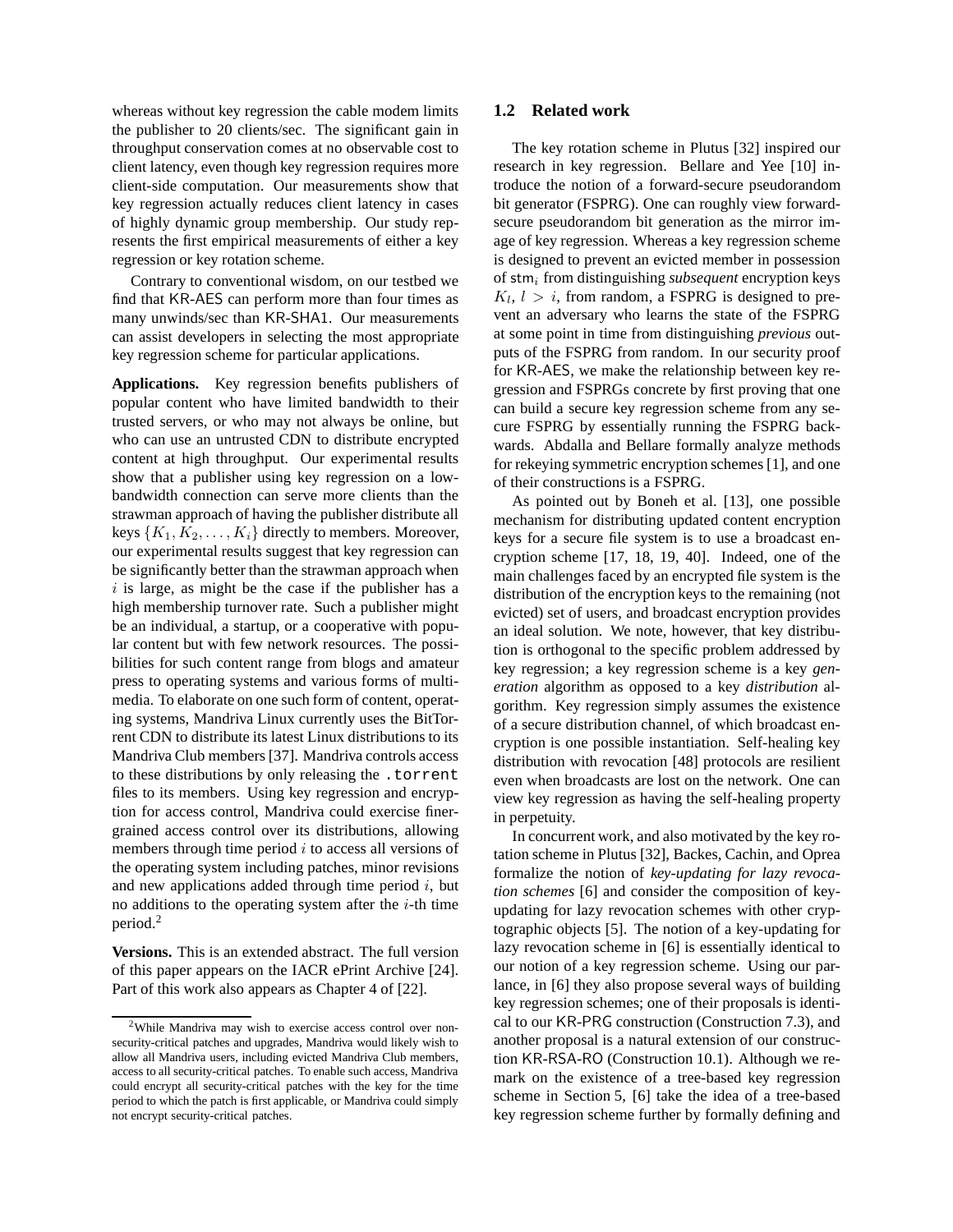proving the security of a slightly different tree-based construction. In [6] the authors also observe that one can use the keys output by a key regression scheme as the randomness source for the setup algorithm of a (possibly different) key regression scheme; this observation enables the composition of multiple key regression schemes.

# **2 Notation**

If x and y are strings, then |x| denotes the length of x in bits and  $x||y$  denotes their concatenation. If x and y are two variables, we use  $x \leftarrow y$  to denote the assignment of the value of  $y$  to  $x$ . If  $Y$  is a set, we denote the selection of a random element in  $Y$  and its assignment to x as  $x \stackrel{\text{*}}{\leftarrow} Y$ . If f is a deterministic (resp., randomized) function, then  $x \leftarrow f(y)$  (resp.,  $x \stackrel{\$}{\leftarrow} f(y)$ ) denotes the process of running  $f$  on input  $y$  and assigning the result to x. We use the special symbol  $\perp$  to denote an error.

We use  $\text{AES}_K(M)$  to denote the process of running the AES block cipher with key  $K$  on input block  $M$ . We use  $SHA1(M)$  to denote the process of running the SHA1 hash function on input  $M$ . An RSA [43] key generator for some security parameter  $k$  is a randomized algorithm  $\mathcal{K}_{\text{rsa}}$  that returns a triple  $(N, e, d)$ . Since our analyses are in the concrete setting, we write  $(N, e, d) \stackrel{\$}{\leftarrow} \mathcal{K}_{\text{rsa}}$  rather than  $(N, e, d) \stackrel{\$}{\leftarrow} \mathcal{K}_{\text{rsa}}(k)$ . The modulus  $N$  is the product of two distinct odd primes  $p, q$ such that  $2^{k-1} \leq N < 2^k$ ; the encryption exponent  $e \in$  $\mathbb{Z}_{\varphi(N)}^*$  and the decryption exponent  $d \in \mathbb{Z}_{\varphi(N)}^*$  are such that  $ed \equiv 1 \mod \varphi(N)$ , where  $\varphi(N) = (p-1)(q-1)$ . Section 10 describes what it means for an RSA key generator to be one-way.

# **3 Problems with key rotation**

A key rotation scheme [32] consists of three algorithms: setup, wndkey, and unwndkey. Figure 2 shows the original (RSA-based) Plutus key rotation scheme [32]. Following Plutus, and as Naor, Shenhav, and Wool also observe [41], one familiar with hash chains [34] and S/KEY [29] might design the key rotation scheme in Figure 3. Such a scheme is more efficient than the scheme in Figure 2, but is limited because it can only produce MW ("max wind") keys, where MW is a parameter chosen by the implementor or at configuration time. A content publisher runs the setup algorithm to initialize a key rotation scheme; the result is public information pk for all users and a secret  $sk_1$ for the content publisher. The content publisher invokes wndkey(sk<sub>i</sub>) to obtain the key  $K_i$  and a new secret sk<sub>i+1</sub>. Any user in possession of  $K_i$ ,  $i > 1$ , and pk can invoke unwndkey $(K_i, \mathsf{pk})$  to obtain  $K_{i-1}$ . Informally,

the desired security property of a key rotation scheme is that, given only  $K_i$  and pk, it should be computationally infeasible for an evicted member (the adversary) to compute  $K_l$ , for any  $l > i$ . The Plutus construction in Figure 2 has this property under the RSA one-wayness assumption (defined in Section 10), and the construction in Figure 3 has this property if one replaces SHA1 with a random oracle [9].

The problem. In Section 1 we observed that the *l*-th key output by a key rotation scheme cannot be pseudorandom, i.e., will be distinguishable from a random string, to an ex-member in possession of the key  $K_i$  for some previous time period  $i < l$ .<sup>3</sup> We consider the following example to emphasize how this lack of pseudorandomness might impact the security of a real system that combines a key rotation scheme and a symmetric encryption scheme as a black box.

For our example, we first present a key rotation scheme  $\overline{KO}$  and an encryption scheme  $\overline{SE}$  that individually satisfy their respective security goals (unpredictability for the key rotation scheme and IND-CPA privacy [7] for the symmetric encryption scheme). To build  $\overline{KO}$ , we start with a secure key rotation scheme  $KO$ ;  $\overline{KO}$  outputs keys twice as long as  $KO$ . The  $\overline{KO}$  winding algorithm wndkey invokes  $\mathcal{KO}$ 's winding algorithm to obtain a key K; wndkey then returns  $K||K$  as its key. On input a key  $K||K$ , unwndkey invokes  $\mathcal{KO}$ 's unwinding algorithm with input  $K$  to obtain a key  $K'$ ; unwndkey then returns  $K'\|K'$  as its key. If the keys output by wndkey are unpredictable to evicted members, then so must be the keys output by wndkey. To build  $\overline{\mathcal{SE}}$ , we start with a secure symmetric encryption scheme  $SE$ ;  $\overline{SE}$  uses keys that are twice as long as  $\mathcal{S}\mathcal{E}$ . The  $\overline{\mathcal{S}\mathcal{E}}$  encryption and decryption algorithms take the key  $K$ , split it into two halves  $K = L_1 || L_2$ , and run the respective algorithms of  $\mathcal{S}\mathcal{E}$  with key  $L_1 \oplus L_2$ . If the key K is random, then the key  $L_1 \oplus L_2$  is random and  $\overline{\mathcal{SE}}$  runs the  $\mathcal{SE}$  encryption algorithm with a uniformly selected random key. This means that  $\overline{\mathcal{SE}}$  satisfies the standard IND-CPA security goal if  $S\mathcal{E}$  does.

Despite the individual security of both  $\overline{KO}$  and  $\overline{SE}$ , when the keys output by  $\overline{KO}$  are used to key  $\overline{SE}$ ,  $\overline{SE}$ will always run  $\mathcal{SE}$  with the all-zero key; i.e., the content publisher will encrypt all content under the same constant key. An adversary can thus trivially compromise the privacy of all encrypted data, including data

 $3$ Technically, there may be pathological examples where the  $l$ -th key is pseudorandom to a member given the  $i$ -th key, but these examples seem to have other problems of their own. For example, consider a key rotation scheme like the one in Figure 3, but where SHA1 is replaced with a function mapping all inputs to some constant string  $C$ , e.g., the all 0 key. Now set  $MW = 2$ ,  $i = 1$ , and  $l = 2$ . In this pathological example  $K_2$  is clearly random to the evicted member, meaning (better than) pseudorandom. But this construction still clearly lacks our desired pseudorandomness property since the key  $K_1$  is always the constant string C.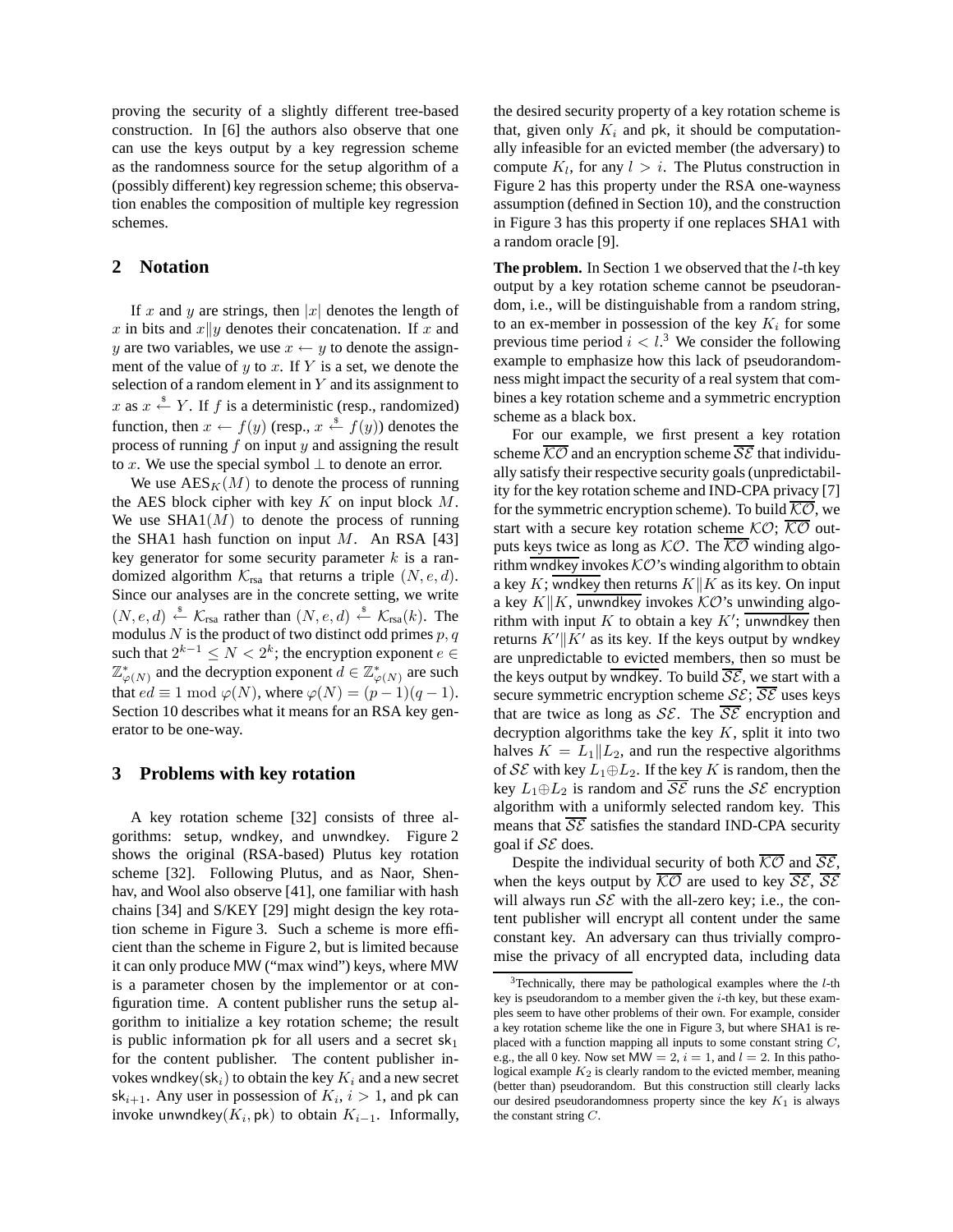| Alg. setup                                                                                | Alg. $\text{wtup}$                        | Alg. $\text{wndkey}(sk = \langle K, N, d \rangle)$      | Alg. $\text{unwndkey}(K, pk = \langle N, e \rangle)$ |
|-------------------------------------------------------------------------------------------|-------------------------------------------|---------------------------------------------------------|------------------------------------------------------|
| $(N, e, d) \stackrel{\$}{\leftarrow} K_{rsa}; K \stackrel{\$}{\leftarrow} \mathbb{Z}_N^*$ | $K' \leftarrow K^d \mod N$                | Alg. $\text{unwndkey}(K, pk = \langle N, e \rangle)$ \n |                                                      |
| $pk \leftarrow \langle N, e \rangle$ ; $sk \leftarrow \langle K, N, d \rangle$            | $sk' \leftarrow \langle K', N, d \rangle$ | $\text{Return } K^e \mod N$                             |                                                      |
| $\text{Return } (pk, sk)$                                                                 | $\text{Return } (K, sk')$                 | $\text{Return } K^e \mod N$                             |                                                      |

Figure 2. The Plutus key rotation scheme;  $\mathcal{K}_{\text{rsa}}$  is an RSA key generator.

**Alg.** setup  $K_{\mathsf{MW}} \stackrel{\hspace{0.1em}\mathsf{\scriptscriptstyle\$}}{\leftarrow} \{0,1\}^{160}\,;\; \mathsf{pk} \leftarrow \varepsilon$ For  $i = M W$  downto 2 do  $K_{i-1} \leftarrow \text{SHA1}(K_i)$  $\mathsf{sk} \leftarrow \langle 1, K_1, \ldots, K_{\mathsf{MW}} \rangle$ Return (pk,sk)  $\mathbf{Alg.}$  wndkey $(\mathsf{sk} = \langle i, K_1, \ldots, K_{\mathsf{MW}}\rangle)$ If  $i > MW$  return  $(\perp, sk)$ sk $'\leftarrow \langle i+1, K_1, \ldots, K_{\mathsf{MW}}\rangle$ Return  $(K_i, \mathsf{sk}')$ **Alg.** unwndkey(K, pk) // ignore pk  $K' \leftarrow \text{SHA1}(K)$ Return  $K'$ 

#### **Figure 3. A hash chain-based key rotation scheme.**

encrypted during time periods  $l > i$  after being evicted. Although the construction of  $\overline{KO}$  and  $\overline{SE}$  may seem somewhat contrived (though we hope less contrived than some other possible counter examples), this example shows that combining a key rotation scheme and an encryption scheme may have undesirable consequences and, therefore, that it is not wise to use (even a secure) key rotation scheme as a black box to directly key other cryptographic objects.

# **4 Key Regression**

The negative result in Section 3 motivates our quest to find a new cryptographic object, similar to key rotation, but for which the keys generated at time periods  $l > i$  are pseudorandom to any adversary evicted at time  $i$ . Here we formalize such an object: a key regression scheme. Following the reduction-based practiceoriented provable security approach [8, 27], our formalisms involve carefully defining the syntax, correctness requirements, and security goal of a key regression scheme. These formalisms enable us to, in Sections 8– 10, prove that our preferred constructions are secure under reasonable assumptions. We desire provable security over solely *ad hoc* analyses since, under *ad hoc* methods alone, one can never be completely convinced that a cryptographic construction is secure even if one assumes that the underlying components (e.g., block ciphers, hash functions, RSA) are secure.

**Overview of key regression.** Figure 1 gives an abstract overview of a key regression scheme. The content publisher has content publisher states  $\mathsf{stp}_i$  from which it derives future publisher and member states. When using a key regression scheme, instead of giving a new member the *i*-th key  $K_i$ , the content publisher would give the member the *i*-th member state stm<sub>*i*</sub>. As the ar-

rows in Figure 1 suggest, given  $\mathsf{stm}_i$ , a member can efficiently compute all previous member states and the keys  $K_1, \ldots, K_i$ . Although it would be possible for an exmember to distinguish future member states  $\mathsf{stm}_l, l > i$ , from random (the ex-member would extend our observation on the lack of pseudorandomness in key rotation schemes), because there is no efficient path between the future keys  $K_l$  and the ex-member's last member state stm $_i$ , it is possible for a key regression scheme to produce future keys  $K_l$  that are pseudorandom (indistinguishable from random). We present some such constructions in Section 5.

**On an alternative: Use key rotation carefully.** Figure 1 might suggest an alternative approach for fixing the problems with key rotation. Instead of using the keys  $K_i$  from a key rotation scheme to directly key other cryptographic objects, use a function of  $K_i$ , like  $SHA1(K_i)$ , instead. If one models SHA1 as a random oracle and if the key rotation scheme produces unpredictable future keys  $K_l$ , then it might seem reasonable to conclude that an ex-member given  $K_i$  should not be able to distinguish future values  $SHA1(K_l), l > i$ , from random. While this reasoning may be sound for some specific key rotation schemes (this reasoning actually serves as the basis for our derivative of the construction in Figure 2, KR-RSA in Construction 5.3) we dislike this approach for several reasons. First, we believe that it is unreasonable to assume that every engineer will know to or remember to use the hash function. Further, even if the engineer knew to hash the keys, the engineer might not realize that simply computing  $SHA1(K_l)$  may not work with all key rotation schemes, which means that the engineer cannot use a key rotation scheme as a black box. For example, while  $SHA1(K_l)$  would work for the scheme in Figure 2, it would cause problems for the scheme in Figure 3. We choose to consider a new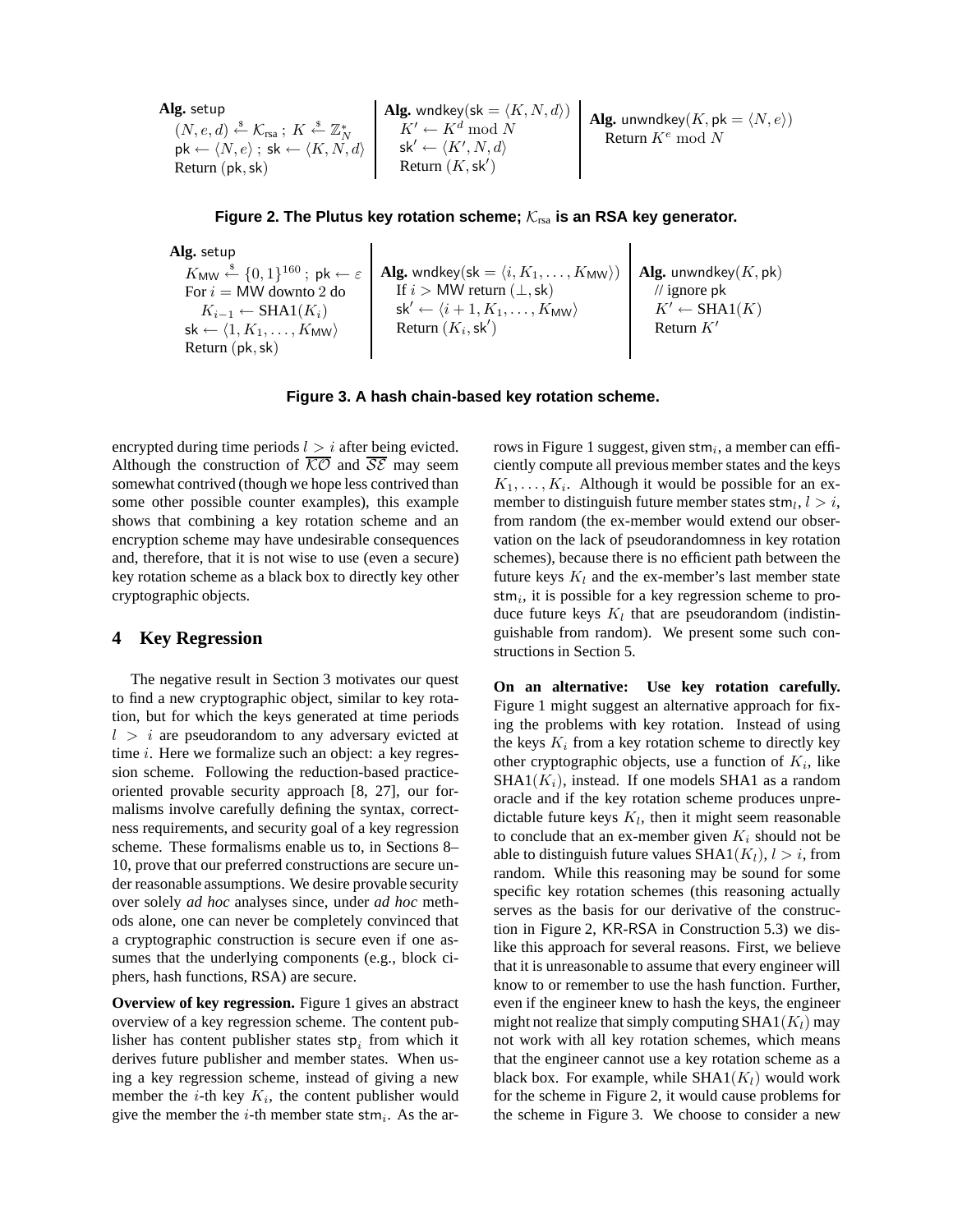cryptographic object, key regression, because we desire a cryptographic object that is not as prone to accidental misuse. Additionally, by focusing attention on a new cryptographic object, we allow ourselves greater flexibility in how we construct objects that meet our requirements. For example, one of our preferred constructions (KR-AES, Construction 5.2) does not use a hash function and is therefore secure in the standard model instead of the random oracle model; see also KR-FSPRG (Construction 6.1) and KR-PRG (Construction 7.3).

# **4.1 Syntax and correctness requirements**

**Syntax.** Here we formally define the syntax of a key regression scheme  $\mathcal{K}\mathcal{R} =$  (setup, wind, unwind, keyder). Let  $H$  be a random oracle; for notational consistency, all four algorithms are given access to the random oracle, though the algorithms for some constructions may not use the random oracle in their computations. Via stp  $\stackrel{\text{\$}}{\leftarrow}$  setup<sup>H</sup>, the randomized setup algorithm returns a publisher state. Via (stp', stm)  $\stackrel{\hspace{0.1em}\mathsf{\scriptscriptstyle\$}}{\leftarrow}$  wind $\stackrel{H}{\left($ stp), the randomized winding algorithm takes a publisher state stp and returns a pair of publisher and member states or the error code  $(\perp, \perp)$ . Via stm'  $\leftarrow$  unwind<sup>H</sup>(stm) the deterministic unwinding algorithm takes a member state stm and returns a member state or the error code ⊥. Via  $K \leftarrow$  keyder<sup>H</sup>(stm) the deterministic key derivation algorithm takes a member state stm and returns a key K ∈ DK, where DK is the *derived key space* for  $K\mathcal{R}$ . Let MW ∈  $\{1, 2, ...\} \cup \{\infty\}$  denote the maximum number of derived keys that  $\mathcal{K}\mathcal{R}$  is designed to produce. We do not define the behavior of the algorithms when input the error code ⊥.

**Correctness.** Our first correctness criterion for a key regression scheme is that the first MW times that wind is invoked, it always outputs valid member states, i.e., the outputs are never ⊥. Our second correctness requirement ensures that if  $strn<sub>i</sub>$  is the *i*-th member state output by wind, and if  $i > 1$ , then from stm<sub>i</sub>, one can derive all previous member states  $\text{stm}_i$ ,  $0 \leq j \leq i$ . Formally, let  $\mathsf{stp}_0 \stackrel{\hspace{0.1em}\mathsf{\scriptscriptstyle\$}}{\leftarrow}$  setup and, for  $i~=~1,2,\ldots,$ let  $(\mathsf{stp}_i, \mathsf{stm}_i) \stackrel{\hspace{0.1em}\mathsf{\scriptscriptstyle\$}}{\leftarrow}$  wind $^H(\mathsf{stp}_{i-1})$ . For each  $i \in$ {1, 2, ..., , MW}, we require that stm<sub>i</sub>  $\neq \perp$  and that, for  $i \geq 2$ , unwind<sup>H</sup>(stm<sub>i</sub>) = stm<sub>i-1</sub>.

**Remarks.** Although we allow wind to be randomized, the wind algorithms in all of our constructions are deterministic. We allow wind to return  $(\perp, \perp)$  since we only require that wind return non-error states for its first MW invocations. We use the pair  $(\perp, \perp)$ , rather than simply  $\perp$ , to denote an error from wind since doing so makes our pseudocode cleaner. We allow unwind to return  $\perp$  since the behavior of unwind may be undefined when input the first member state. A construc-

tion may use multiple random oracles, but since one can always obtain multiple random oracles from a single random oracle [9], our definitions assume just one. It is straightforward to modify our syntax, correctness requirements, and (subsequent) security definition to accommodate key regression schemes for which the random oracle depends on the output of setup. We stress that MW is a correctness parameter of  $\mathcal{K}\mathcal{R}$ , not a security parameter, meaning that even though the correctness criteria must hold for MW invocations of wind, the security goal may not. One can also further generalize our definition and allow unwind and keyder to be randomized, though we do not envision such constructions in practice.

#### **4.2 Security goal**

For security, we desire that if a member (adversary) is evicted during the  $i$ -th time period, then the adversary will not be able to distinguish the keys derived from any subsequent member state  $\text{stm}_l, l > i$ , from randomly selected keys. Definition 4.1 captures this goal as follows. We allow the adversary to obtain as many member states as it wishes (via a WindO oracle). The WindO oracle returns only a member state rather than both a member and publisher state. Once the adversary is evicted, its goal is to break the pseudorandomness of subsequently derived keys. To model this, we allow the adversary to query a key derivation oracle KeyderO. The key derivation oracle will either return real derived keys (via internal calls to wind and keyder) or random keys. The adversary's goal is to guess whether the KeyderO oracle's responses are real derived keys or random keys.

**Definition 4.1 [Security for key regression schemes.]** Let  $\mathcal{K}\mathcal{R} =$  (setup, wind, unwind, keyder) be a key regression scheme. Let *A* be an adversary. Consider the experiments  $\mathbf{Exp}_{\mathcal{KR},\mathcal{A}}^{kr-b}$ ,  $b \in \{0,1\}$ , and the oracles WindO and  $KeyderO<sub>b</sub>$  below. The adversary runs in two stages, member and non-member, and returns a bit.

```
{\bf Experiment ~Exp}_{\mathcal{KR}, \mathcal{A}}^{{\rm kr} \text{-} b}Pick random oracle H
     i \leftarrow 0; stp \stackrel{\$}{\leftarrow} setup^Hst \stackrel{\$}{\leftarrow} \mathcal{A}^{\text{Window},H}(member)
       b' \stackrel{\hspace{0.1em}\mathsf{\scriptscriptstyle\$}}{\leftarrow} \mathcal{A}^{\mathsf{KeyderO}_b, H}(\mathsf{non-member},\mathsf{st})Return b'Oracle WindO
      i \leftarrow i + 1; If i > MW then return \perp(\mathsf{stp},\mathsf{stm}) \overset{\hspace{0.1em}\mathsf{\scriptscriptstyle\$}}{\leftarrow} \mathsf{wind}^H(\mathsf{stp})Return stm
Oracle KeyderO<sub>b</sub>
      i \leftarrow i + 1; If i > MW then return \perp(\mathsf{stp},\mathsf{stm}) \overset{\hspace{0.1em}\mathsf{\scriptscriptstyle\$}}{\leftarrow} \mathsf{wind}^H(\mathsf{stp})
```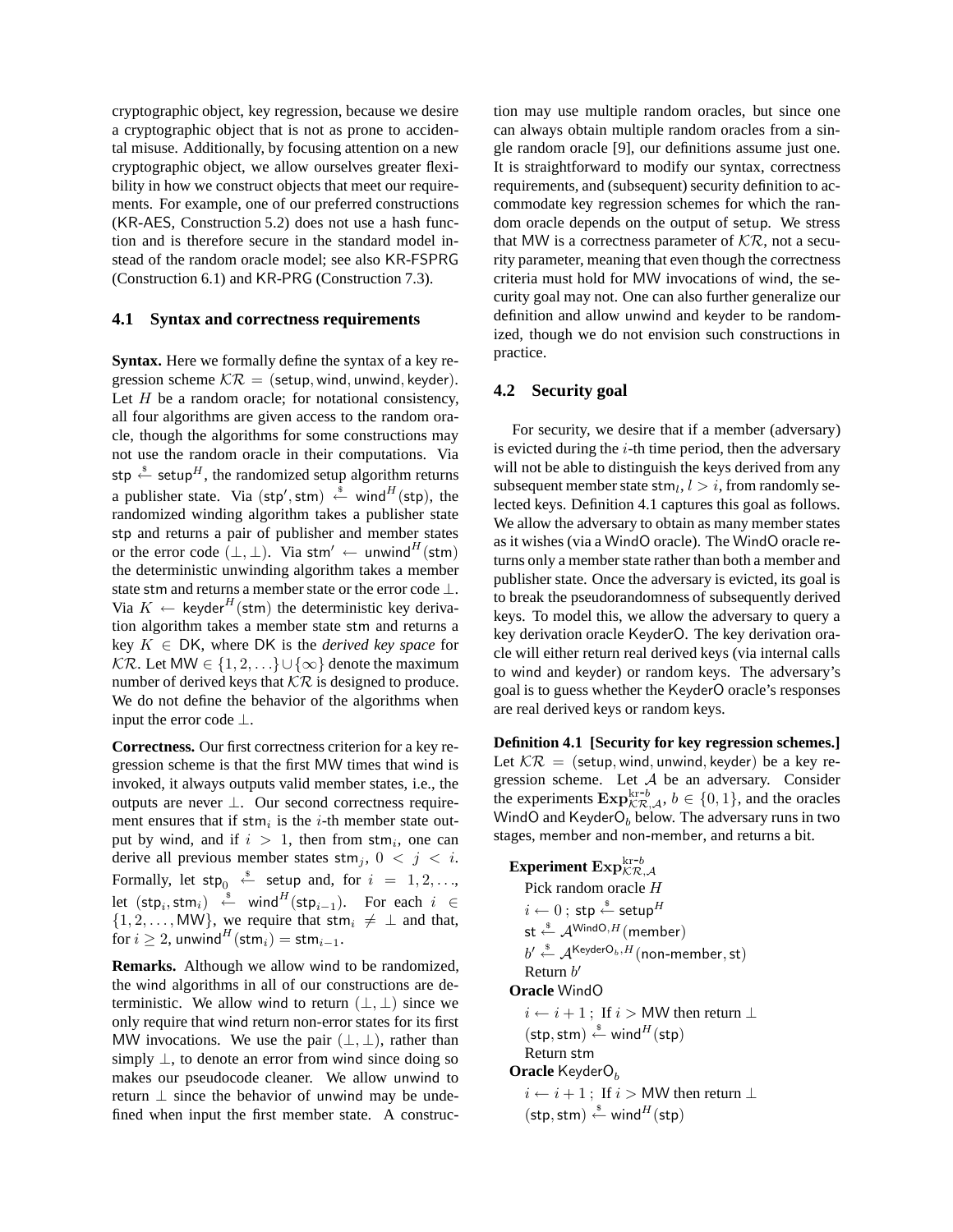If  $b = 1$  then  $K \leftarrow \text{keyder}^H(\text{stm})$ If  $b = 0$  then  $K \stackrel{\$}{\leftarrow} \mathsf{DK}$ Return K

The *KR-advantage* of  $\mathcal A$  in breaking the security of  $\mathcal K\mathcal R$ is defined as

$$
\begin{aligned} &\mathbf{Adv}_{\mathcal{KR}, \mathcal{A}}^{\mathrm{kr}} \\ &=& \Pr\Big[\,\mathbf{Exp}_{\mathcal{KR}, \mathcal{A}}^{\mathrm{kr-1}} = 1\,\Big] - \Pr\Big[\,\mathbf{Exp}_{\mathcal{KR}, \mathcal{A}}^{\mathrm{kr-0}} = 1\,\Big]~. \end{aligned}
$$

Under the concrete security approach [8], we say that  $K\mathcal{R}$  is *KR-secure* if for any adversary A attacking  $\mathcal{K}\mathcal{R}$ with resources (running time, size of code, number of oracle queries) limited to "practical" amounts, the KRadvantage of  $A$  is "small."

**Remarks.** Since the publisher is in charge of winding and is not supposed to invoke the winding algorithm more than the prescribed maximum number of times, MW, the WindO and KeyderO oracles in our security definition only respond to the first MW queries from the adversary. Alternatively, we could remove the conditional check for  $i > MW$  in the pseudocode for WindO and KeyderO and instead ask that the underlying wind algorithm behave appropriately if invoked more than MW times, e.g., by maintaining the counter internally. Since a key regression scheme will have multiple recipients of member keys, we must consider coalitions of adversaries; i.e., can two or more adversaries collude to obtain additional information? Because of the property that given any member state one can derive all previous member states, multiple colluding adversaries cannot obtain more information than a single adversary who makes the most WindO and KeyderO oracle queries. In addition to desiring that future derived keys be pseudorandom to evicted members, we desire that all the derived keys be pseudorandom to adversaries that are never members. If a key regression scheme is secure under Definition 4.1, then the key regression scheme also satisfies this weaker security goal since one can view adversaries that are never members as adversaries that make zero WindO oracle queries. Unlike with key rotation schemes (Section 3), the pseudorandomness of future keys means that a content publisher can use the keys output by a secure key regression scheme to key other cryptographic objects like symmetric encryption schemes [7] and MACs [8]; as [1, 10] do for rekeying schemes and FSPRGs, [5] makes this reasoning formal for key regression schemes.

# **5 Our preferred constructions**

We are now in a position to describe our three preferred key regression schemes, KR-SHA1, KR-AES and

KR-RSA. Table 1 summarizes some of their main properties. KR-SHA1 is a derivative of the key rotation scheme in Figure 3 and KR-RSA is a derivative of the Plutus key rotation scheme in Figure 2. The primary differences between the new key regression schemes KR-SHA1 and KR-RSA and the original key rotation schemes are the addition of the new, SHA1-based keyder algorithms and the adjusting of terminology (e.g., member states in these key regression schemes correspond to keys in the original key rotation schemes). KR-AES is new but is based on one of Bellare and Yee's forwardsecure pseudorandom bit generators (FSPRGs) [10].

# **5.1 The** KR**-**SHA1 **construction**

Construction 5.1 details our KR-SHA1 construction. In the construction of KR-SHA1, we prepend the string  $0<sup>8</sup>$  to the input to SHA1 in keyder to ensure that the inputs to SHA1 never collide between the keyder and unwind algorithms; note that the stm variable always denotes a 160-bit string.

**Construction 5.1 [**KR**-**SHA1**.]** The key regression scheme  $KR$ -SHA1 = (setup, wind, unwind, keyder) is defined as follows. MW is a positive integer and a parameter of the construction.

```
Alg. setup
    stm_{\sf MW} \stackrel{\$}{\leftarrow} \{0,1\}^{160}For i = M W downto 2 do
        stm<sub>i−1</sub> ← unwind(stm<sub>i</sub>)
    \mathsf{stp} \leftarrow \langle 1, \mathsf{stm}_1, \ldots, \mathsf{stm}_\mathsf{MW} \rangleReturn stp
Alg. wind(stp)
    If stp = \perp then return (\perp, \perp)Parse stp as \langle i, \text{stm}_1, \dots, \text{stm}_\text{MW} \rangleIf i > MW return (\perp, \perp)\mathsf{stp}' \leftarrow \langle i + 1, \mathsf{stm}_1, \ldots, \mathsf{stm}_\mathsf{MW} \rangleReturn (stp',stm_i)Alg. unwind(stm)
    stm' \leftarrow SHA1(stm) ; Return stm'
Alg. keyder(stm)
    K \leftarrow SHA1(0<sup>8</sup>||stm) ; Return K
```
The derived key space for the scheme KR-SHA1 is  $DK = \{0, 1\}^{160}.$ 

In practice we assume that the MW might be some reasonable value like  $2^{20}$ . We give a proof of security for KR-SHA1 in Section 9. In our proof of security we view the application of  $SHA1(·)$  in unwind as one random oracle and the application of SHA1( $0^8$ || $\cdot$ ) in keyder as another random oracle. The proof of security for KR-SHA1 is thus in the random oracle model [9].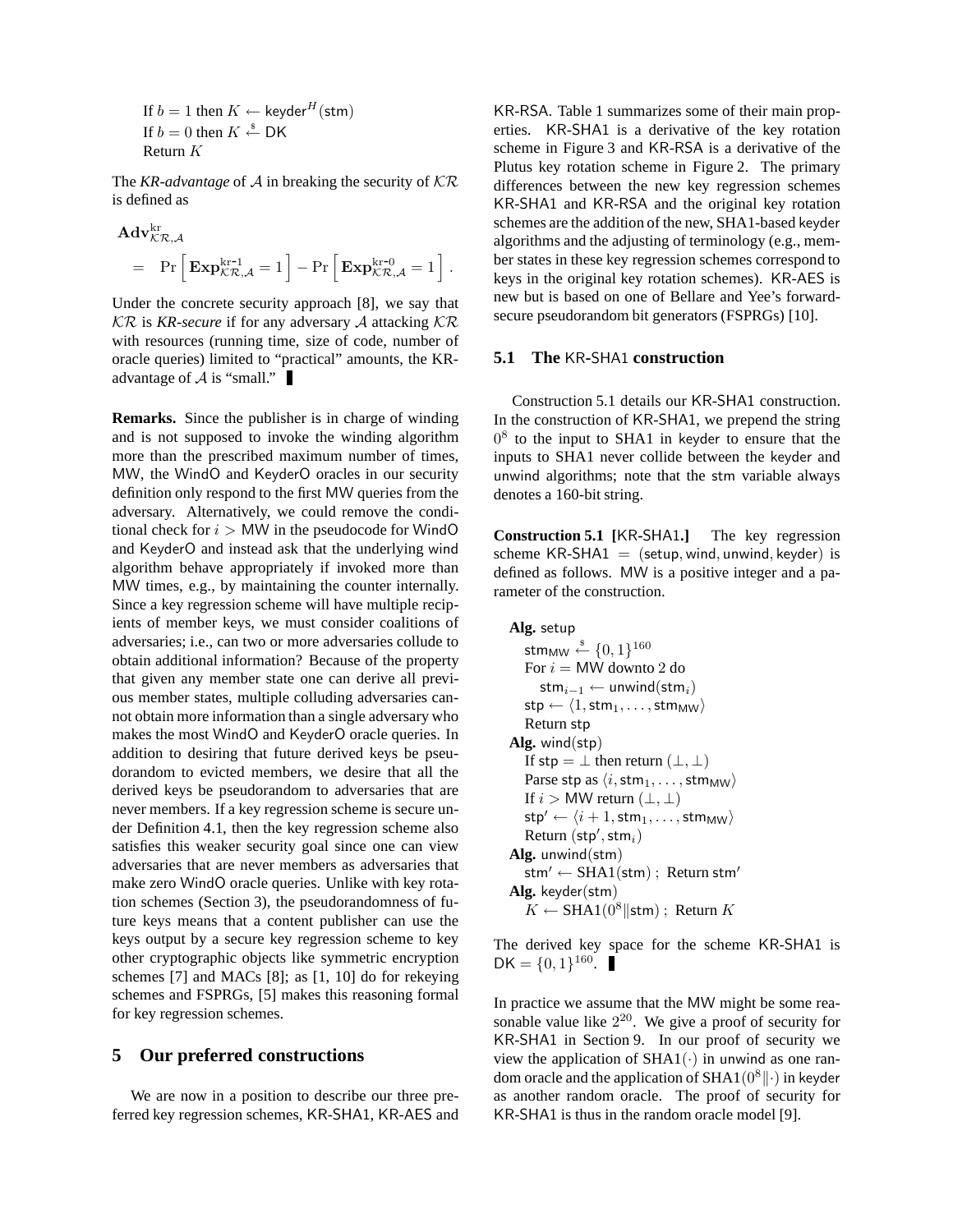|                | KR-SHA1     | KR-AES         | KR-RSA               |
|----------------|-------------|----------------|----------------------|
| $MW = \infty$  | Nο          | N <sub>0</sub> | Yes                  |
| Random oracles | <b>Yes</b>  | No             | <b>Yes</b>           |
| setup cost     | MW SHA1 ops | MW AES ops     | 1 RSA key generation |
| wind cost      | no crypto   | no crypto      | 1 RSA decryption     |
| unwind cost    | 1 SHA1 op   | 1 AES op       | 1 RSA encryption     |
| keyder cost    | 1 SHA1 op   | 1 AES op       | 1 SHA1 op            |

**Table 1. Our preferred constructions. There are ways of implementing these constructions with different** wind **costs. The "random oracles" line refers to whether our security proof is in the random oracle model or not.**

# **5.2 The** KR**-**AES **construction**

Our next preferred construction, KR-AES, uses the AES block cipher and is provably secure in the standard model, meaning without random oracles but assuming that AES is a secure pseudorandom permutation [8, 35].

**Construction 5.2 [**KR**-**AES**.]** The key regression scheme  $KR-AES =$  (setup, wind, unwind, keyder) is defined as follows. MW is a positive integer and a parameter of the construction.

**Alg.** setup

stm $_{\mathsf{MW}} \overset{\hspace{0.1em}\mathsf{\scriptscriptstyle\$}}{\leftarrow} \{0,1\}^{128}$ For  $i = MW$  downto 2 do stm<sub>i−1</sub> ← unwind(stm<sub>i</sub>)  $\mathsf{stp} \leftarrow \langle 1, \mathsf{stm}_1, \ldots, \mathsf{stm}_\mathsf{MW} \rangle$ Return stp **Alg.** wind(stp) If stp =  $\perp$  then return  $(\perp, \perp)$ Parse stp as  $\langle i, \text{stm}_1, \ldots, \text{stm}_\text{MW} \rangle$ If  $i > MW$  return  $(\perp, \perp)$  $\mathsf{stp}' \leftarrow \langle i + 1, \mathsf{stm}_1, \ldots, \mathsf{stm}_\mathsf{MW} \rangle$  $Return (stp',stm_i)$ **Alg.** unwind(stm)  $\text{stm}' \leftarrow \text{AES}_{\text{stm}}(0^{128})$ ; Return stm' **Alg.** keyder(stm)  $K \leftarrow \text{AES}_{\text{stm}}(1^{128})$ : Return K

The derived key space for the scheme KR-AES is  $DK =$  $\{0,1\}^{128}.$ 

As with KR-SHA1, we assume that the MW might be some reasonable value like  $2^{20}$ . We prove the security of KR-AES in stages. We first show how to build a secure key regression scheme from any forward-secure pseudorandom bit generator (FSPRG) [10]; we call our construction KR-FSPRG. We then recall one of Bellare and Yee's [10] methods (FSPRG-PRG) for building secure FSPRGs from standard pseudorandom bit generators (PRGs) [10, 11, 51]. Instantiating KR-FSPRG with FSPRG-PRG yields a secure PRG-based key regression

scheme that we call KR-PRG. KR-AES is then an instantiation of KR-PRG with a PRG that, on input a 128-bit string stm, outputs  $\text{AES}_{\text{stm}}(0^{128})$  AES<sub>stm</sub>(1<sup>128</sup>). Since the constructions KR-FSPRG and KR-PRG have multiple possible instantiations, we consider them to be of independent interest. Details in Sections 6 through 8.

**Remark.** On can also view KR-SHA1 as an instantiation of KR-PRG with a PRG (in the random oracle model) that, on input a string stm  $\in \{0,1\}^{160}$ , outputs SHA1(stm) SHA1( $0^8$ |stm). In Section 9 we prove KR-SHA1 directly, rather than by instantiating KR-PRG, in order to obtain tighter bounds.

# **5.3 The** KR**-**RSA **construction**

Our final preferred construction, KR-RSA derives from the key rotation scheme in Figure 2. KR-RSA differs from KR-SHA1 and KR-AES in that MW =  $\infty$ , meaning that a content provider can invoke the KR-RSA winding algorithm an unbounded number of times without violating the correctness properties of key regression schemes. This ability is particularly useful because it means that an implementor need not fix MW to some finite value at implementation or configuration time. Nevertheless, our security proof in Section 10 suggest that in practice a content publisher should limit the number of times it invokes wind to some reasonable value. As another motivation for KR-RSA, we note that if MW is large, then maintaining the publisher states for KR-SHA1 and KR-AES may require a non-trivial amount of space (if the publisher stores the entire vector stp) or time (if the publisher re-derives stp during every wind operation).

**Construction 5.3 [**KR**-**RSA**.]** The key regression scheme  $KR-RSA = (setup, wind, unwind, keyder)$  is defined as follows. Let  $K_{\text{rsa}}$  be an RSA key generator for some security parameter k and let  $m: \mathbb{Z}_{2^k} \to \{0,1\}^k$ denote the standard big-endian encoding of the integers in  $\mathbb{Z}_{2^k}$  to k-bit strings.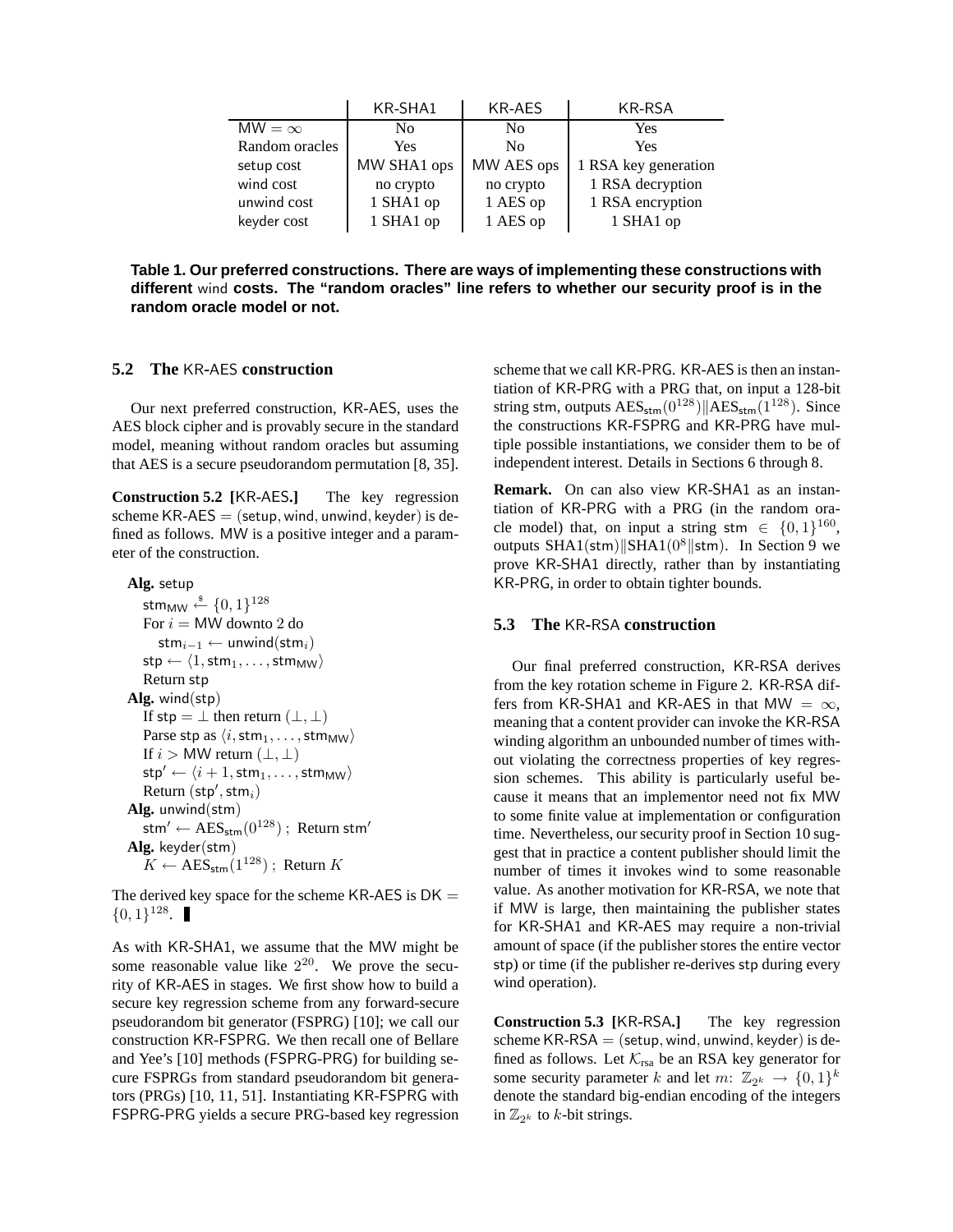**Alg.** setup  $(N, e, d) \stackrel{\hspace{0.1em}\mathsf{\scriptscriptstyle\$}}{\leftarrow} \mathcal{K}_{\text{rsa}} \; ; \; S \stackrel{\hspace{0.1em}\mathsf{\scriptscriptstyle\$}}{\leftarrow} \mathbb{Z}_N^* \; ; \; \mathsf{stp} \leftarrow \langle N, e, d, S \rangle$ Return stp **Alg.** wind(stp) Parse stp as  $\langle N, e, d, S \rangle$  ;  $S' \leftarrow S^d \bmod N$  $\mathsf{stp}' \leftarrow \langle N, e, d, S' \rangle$  ;  $\mathsf{stm} \leftarrow \langle N, e, S \rangle$ Return (stp', stm) **Alg.** unwind(stm) Parse stm as  $\langle N, e, S \rangle$  $S' \leftarrow S^e \mod N$  ; stm'  $\leftarrow \langle N, e, S' \rangle$ Return stm<sup>'</sup> **Alg.** keyder(stm) Parse stm as  $\langle N, e, S \rangle$ ;  $K \leftarrow \text{SHA1}(m(S))$ Return K

The derived key space for KR-RSA is  $DK = \{0, 1\}^{160}$ . In our experiments, we set  $k = 1024$ , and  $\mathcal{K}_{\text{rsa}}$  returns  $e = 3$  as the RSA public exponent.

The proof of security for KR-RSA is in Section 10. The proof is in the random oracle model and assumes that the RSA key generator is one-way; we define one-wayness in Section 10.

#### **5.4 Discussion**

**Alternate constructions.** Besides KR-SHA1, KR-AES, and KR-RSA, there are numerous possible ways to build key regression schemes, some of which are simple variants of the more general constructions that we present in subsequent sections (KR-FSPRG, KR-PRG, KR-RO, and KR-RSA-RO). Using advanced tree-based schemes [4, 6, 36, 38], a publisher could give access to any contiguous sequence of keys using only a logarithmic number of nodes from a key tree. We do not consider key trees here because one of our primary design goals is to minimize the size of the member states that the content publisher must transmit to members. For instance, it is desirable to have constant-sized metadata in file systems.

**On the use of SHA1.** We completed the bulk of our research prior to Wang, Yin, and Yu [49] showing how to find collisions in SHA1 faster than brute force. The result of Wang, Yin, and Yu raises the question of whether one should continue to use SHA1 in real constructions, including KR-SHA1 and KR-RSA. This concern is well justified, particularly because other researchers [31, 33] have shown how to extend certain types of collisionfinding attacks against hash functions to break cryptosystems that, at first glance, appear to depend only on a weaker property of the underlying hash function (like second-preimage resistance) and therefore initially appear to be immune to collision-finding attacks. Still, we currently suspect that our constructions will resist immediate extensions to collision-finding attacks against SHA1, particularly because the content publisher is the entity responsible for determining the inputs to SHA1 and, under our model, the content publisher would not wish to intentionally compromise the pseudorandomness of its keys. Alternatively, one could replace the use of SHA1 in our constructions with another hash function, perhaps a hash function that behaves like a random oracle assuming that the underlying compression function is a random oracle [15].

# **6 Key regression from FSPRGs**

Toward proving the security of KR-AES, we first show how to construct a key regression scheme from a forward-secure pseudorandom bit generator (FSPRG) [10]. We call our construction KR-FSPRG; see Construction 6.1. Since there are multiple possible ways to instantiate KR-FSPRG, we believe that KR-FSPRG may be of independent interest. Moreover, our result in this section suggests that future work in forward-secure pseudorandom bit generators could have useful applications to key regression schemes.

#### **6.1 Forward-secure pseudorandom generators**

Bellare and Yee [10] define stateful pseudorandom bit generators and describe what it means for a stateful pseudorandom bit generator to be forward-secure. Intuitively a stateful PRG is forward-secure if even adversaries that are given the generator's current state cannot distinguish previous outputs from random.

**Syntax.** A stateful PRG consists of two algorithms:  $SBG =$  (seed, next). The randomized setup algorithm returns an initial state; we write this as stg  $\stackrel{\hspace{0.1em}\mathsf{\scriptscriptstyle\$}}{\leftarrow}$  seed. The deterministic next step algorithm takes a state as input and returns a new state and an output from  $OutSp_{SRG}$ , or the pair  $(\perp, \perp)$ ; we write this as  $(\text{stg}', K) \leftarrow$ next(stg). We require that the set OutSp<sub>SBG</sub> is efficiently samplable. MaxLen $_{SBG} \in \{1, 2, ...\} \cup \{\infty\}$  denotes the maximum number of output blocks that SBG is designed to produce from a correctness (not security) perspective.

**Correctness.** The correctness requirement for stateful PRGs is as follows: let  $\mathsf{stg}_0 \stackrel{\hspace{0.1em}\mathsf{\scriptscriptstyle\$}}{\leftarrow}$  seed and, for  $i=1,2,\ldots$ , let  $(\textsf{stg}_i,K_i) \overset{\hspace{0.1em}\mathsf{\scriptscriptstyle\$}}{\leftarrow} \textsf{next}(\textsf{stg}_{i-1}).$  We require that for  $i \leq \mathsf{MaxLen}_{\mathcal{SBG}}$ ,  $(\mathsf{stg}_i, K_i) \neq (\perp, \perp)$ .

**Security.** Let  $\mathcal{S}\mathcal{B}\mathcal{G}$  = (seed, next) be a stateful bit generator. Let A be an adversary. Consider the experiments Exp $_{SBG,A}^{fspre-b}$ ,  $b \in \{0,1\}$ , and the oracles NextO<sub>b</sub> below. The adversary runs in two stages: find and guess.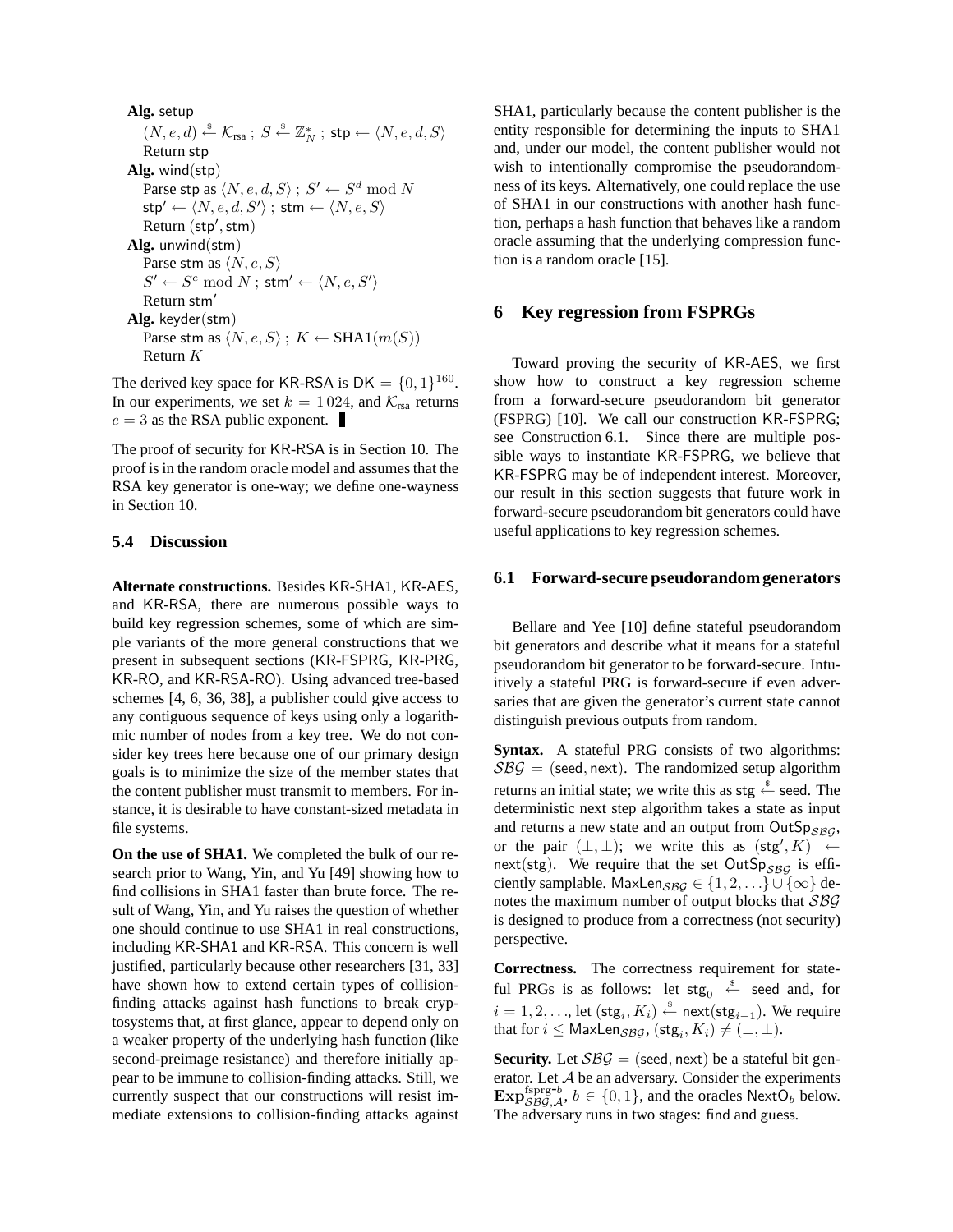| Experiment Exp <sub>SBG,A</sub>                        | Oracle NextO <sub>b</sub>    |                                 |
|--------------------------------------------------------|------------------------------|---------------------------------|
| stg                                                    | • seed                       | (stg, K) $\leftarrow$ next(stg) |
| st                                                     | • $A^{NextO_b}(\text{find})$ | If b = 0 then                   |
| b' $\stackrel{\text{s}}{\leftarrow}$ A(guess, stg, st) | K                            | • OutSp <sub>SBG</sub>          |
| Return b'                                              | Return K                     |                                 |

The *FSPRG-advantage* of A in breaking the security of SBG is defined as

$$
\mathbf{Adv}_{\mathcal{S}\mathcal{B}\mathcal{G},\mathcal{A}}^{\text{fsprg}} = \Pr \left[ \mathbf{Exp}_{\mathcal{S}\mathcal{B}\mathcal{G},\mathcal{A}}^{\text{fsprg-1}} = 1 \right] - \Pr \left[ \mathbf{Exp}_{\mathcal{S}\mathcal{B}\mathcal{G},\mathcal{A}}^{\text{fsprg-0}} = 1 \right]
$$

.

Under the concrete security approach, the scheme  $SBG$ is said to be *FSPRG-secure* if the FSPRG-advantage of all adversaries A using reasonable resources is "small."

#### **6.2 An FSPRG-based key regression scheme**

We define KR-FSPRG in Construction 6.1 below. At a high level, one can view KR-FSPRG's setup algorithm as running the FSPRG SBG backward, meaning setup runs seed and the output of seed becomes KR-FSPRG's MW-th member state. From the MW-th member state, setup invokes next to obtain the  $(MW - 1)$ -st member state; setup continues in this manner until deriving the 1-st member state. The setup algorithm then outputs a content publisher state stp consisting of an index  $i$ , initially 1, and the MW member states. The wind algorithm, on input a publisher state stp with index  $i \leq MW$ , outputs the i-th member state in the vector and outputs a revised publisher state stp' with index  $i + 1$ . On input a member state stm, the wind and keyder algorithms both invoke next on stm to obtain a pair  $(\textsf{stm}', K)$ ; wind then outputs the revised member state stm' whereas keyder outputs the key K.

**Construction 6.1 [**KR**-**FSPRG**.]** Given a stateful generator  $\mathcal{S}\mathcal{B}\mathcal{G}$  = (seed, next), we can construct a key regression scheme KR-FSPRG (setup, wind, unwind, keyder) as follows. MW  $\leq$ MaxLen $_{SBG}$  is a positive integer and a parameter of the construction.

**Alg.** setup stg $_{\mathsf{MW}} \overset{\hspace{0.1em}\mathsf{\scriptscriptstyle\$}}{\leftarrow}$  seed For  $i = MW$  downto 2 do  $(\mathsf{stg}_{i-1}, K_{i-1}) \leftarrow \mathsf{next}(\mathsf{stg}_i)$  $\mathsf{stp} \leftarrow \langle 1, \mathsf{stg}_1, \dots, \mathsf{stg}_\mathsf{MW} \rangle$ Return stp **Alg.** wind(stp) If stp =  $\perp$  then return  $(\perp, \perp)$ Parse stp as  $\langle i, \mathsf{stg}_1, \ldots, \mathsf{stg}_{\mathsf{MW}} \rangle$ If  $i > MW$  return  $(\perp, \perp)$  $\mathsf{stp}' \leftarrow \langle i+1, \mathsf{stg}_1, \dots, \mathsf{stg}_{\mathsf{MW}} \rangle$ 

$$
\begin{array}{l} \text{Return }(\textsf{stp}',\textsf{stg}_i) \\ \textbf{Alg. unwind}(\textsf{stm}) \\ (\textsf{stm}',K) \leftarrow \textsf{next}(\textsf{stm}) \text{ ; Return } \textsf{stm}' \\ \textbf{Alg. } \textsf{keyder}(\textsf{stm}) \\ (\textsf{stm}',K) \leftarrow \textsf{next}(\textsf{stm}) \text{ ; Return } K \end{array}
$$

The derived key space for KR-FSPRG is  $DK =$ OutSp $_{SBG}$ .

In order for setup and wind to be "efficient," we assume that MW has some "reasonable" value like  $2^{20}$ ; in the asymptotic setting we would require that MW be polynomial in some security parameter.

Security. The theorem below states that if SBG is a secure forward-secure pseudorandom bit generator (i.e., is FSPRG-secure), then the resulting key regression scheme KR-FSPRG built from SBG via Construction 6.1 will be secure (i.e., KR-secure). Specifically, Theorem 6.2 says that given an adversary A against KR-FSPRG, one can construct an adversary  $\beta$  against  $\beta\beta\mathcal{G}$  such that  $\beta$  uses reasonable resources  $(f \nvert A \ndoes$  and if MW is small) and Equation (1) in the theorem statement holds;  $q$  is the minimum of MW and the maximum number of wind and key derivation oracle queries that  $A$  makes. These properties imply security for KR-FSPRG since, if SBG is FSPRG-secure and if  $\mathcal A$  uses reasonable resources, then  $\mathbf{Adv}_{\mathcal{S}\mathcal{B}\mathcal{G},\mathcal{B}}^{\text{fsprg}}$  and q must both be small, which means that  $\mathbf{Adv}_{\mathcal{KR},\mathcal{A}}^{\text{kr}},$  the advantage of  $A$  in attacking KR-FSPRG, must be small as well.

**Theorem 6.2** *If* SBG *is FSPRG-secure, then* KR *built from* SBG *via* KR*-*FSPRG *(Construction 6.1) is KRsecure. Concretely, given an adversary* A *attacking* KR*, we can construct an adversary* B *attacking* SBG *such that*

$$
\mathbf{Adv}_{\mathcal{KR}, \mathcal{A}}^{\text{kr}} \le (q+1) \cdot \mathbf{Adv}_{\mathcal{S}\mathcal{BG}, \mathcal{B}}^{\text{fsprg}} \tag{1}
$$

*where* q *is the minimum of* MW *and the maximum number of wind and key derivation oracle queries that* A *makes.* B *makes up to* MW *queries to its oracle and uses within a small constant factor of the other resources of* A *plus the time to run the* setup *algorithm.*

Intuitively, Theorem 6.2 follows from the fact that KR-FSPRG runs  $SBG$  backward, which means that if an adversary A against KR-FSPRG in possession of the first i member states can distinguish a key  $K_l$ ,  $l > i$ , from random, then an adversary  $\beta$  against  $\beta \beta \mathcal{G}$  in possession of the  $(MW - i)$ -th state output of next could distinguish the  $(MW - l)$ -th key output of next from random. The actual proof involves  $\beta$  guessing the number of WindO oracle queries that A will make. The full proof is in [24].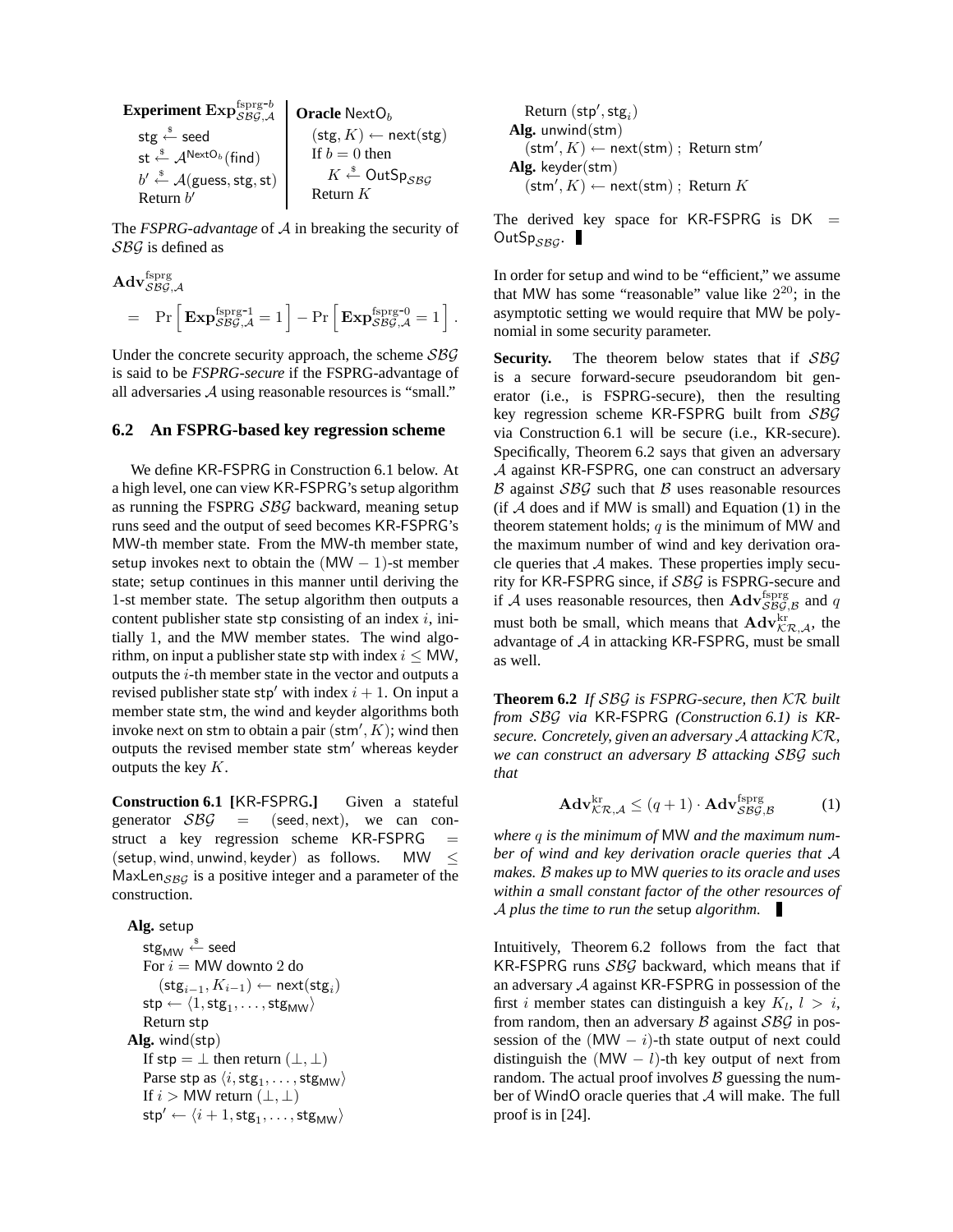# **7 Key regression from standard PRGs**

We proceed by showing how to build secure key regression schemes from standard (not forward-secure) pseudorandom bit generators; we call our PRG-based construction KR-PRG. Our approach capitalizes on a method from Bellare and Yee [10] for building FSPRGs from standard PRGs; we recall the Bellare-Yee method in Section 7.1. As with KR-FSPRG from Section 6, we believe that KR-PRG will be of independent interest.

# **7.1 FSPRGs from pseudorandom bit generators**

**Pseudorandom bit generators.** A pseudorandom bit generator (PRG) [10, 11, 51] is a function  $G: \{0,1\}^k \to$  $\{0,1\}^{k+l}$  that takes as input a k-bit seed and returns a string that is longer than the seed by l bits,  $k, l > 1$ . The standard security notion for a PRG is as follows. If  $A$  is an adversary, we let

$$
\begin{aligned} \mathbf{Adv}_{F,A}^{\text{prg}} &= \Pr\left[K \xleftarrow{\$} \{0,1\}^{k} \; ; \; x \leftarrow G(K) \; : \; \mathcal{A}(x) = 1\right] \\ &- \Pr\left[x \xleftarrow{\$} \{0,1\}^{k+l} \; : \; \mathcal{A}(x) = 1\right] \end{aligned}
$$

denote the *PRG-advantage* of A in attacking G. Under the concrete security approach,  $G$  is said to be a "secure" PRG" if the PRG-advantage of all adversaries  $A$  using reasonable resources is "small."

**A PRG-based FSPRG.** Bellare and Yee [10] show how to construct an FSPRG from a standard PRG. We dub their scheme FSPRG-PRG and recall it in Construction 7.1 below. The FSPRG-PRG's seed algorithm selects a random  $k$ -bit initial seed. The next algorithm, on input a k-bit string stg, computes the  $(k+l)$ -bit string  $G(\text{stg})$  and outputs the first k bits of  $G(\text{stg})$  as the next state and the remaining  $l$  bits as the key.

**Construction 7.1 [**FSPRG**-**PRG**, Construction 2.2 of [10].**] Given a PRG  $G : \{0,1\}^k \to \{0,1\}^{k+l}$  we can construct a FSPRG  $\mathcal{S}\mathcal{B}\mathcal{G}$  = (seed, next) as shown below

| Alg. seed                                                                                    | Alg. $next(stg_i)$                                                 |
|----------------------------------------------------------------------------------------------|--------------------------------------------------------------------|
| $\mathsf{stg}_0 \overset{\hspace{0.1em}\mathsf{\scriptscriptstyle\$}}{\leftarrow} \{0,1\}^k$ | $r \stackrel{\$}{\leftarrow} G(\mathsf{stg}_i)$                    |
| return stg <sub>0</sub>                                                                      | $\mathsf{stg}_{i+1} \leftarrow \text{first } k \text{ bits of } r$ |
|                                                                                              | $K \leftarrow$ last l bits of r                                    |
|                                                                                              | return $(\text{stg}_{i+1}, K)$                                     |

The output space of SBG is OutSp<sub>SBG</sub> =  $\{0,1\}^l$  and MaxLen $_{SBG} = \infty$ .

The following lemma comes from Bellare and Yee [10] except that we treat  $q$  as a parameter of the adversary

and we allow the trivial case that  $q = 0$ . Lemma 7.2 states that if  $G$  is a secure PRG, then the stateful bit generator FSPRG-PRG built from G via Construction 7.1 will also be secure. Specifically, if  $G$  is a secure PRG, then  $\mathbf{Adv}_{G,B}^{\text{prg}}$  must be small for all adversaries  $B$  using reasonable resources. Further, if an adversary A against FSPRG-PRG uses reasonable resources, then the number of oracle queries  $q$  that it makes must also be small and  $B$  must also use reasonable resources. These properties, coupled with Equation (2), means that the advantage of all adversaries A against FSPRG-PRG that use reasonable resources must be small; i.e., FSPRG-PRG must be FSPRG-secure.

**Lemma 7.2** *[Theorem 2.3 of [10].] Let*  $G:\{0,1\}^k \rightarrow$  $\{0,1\}^{k+l}$  be a PRG, and let SBG be the FSPRG built *using* G *according to Construction 7.1. Given an adversary* A *attacking* SBG *that makes at most* q *queries to its oracle, we can construct an adversary* B *such that*

$$
\mathbf{Adv}_{\mathcal{S}\mathcal{B}\mathcal{G},\mathcal{A}}^{\text{fsprg}} \leq 2q \cdot \mathbf{Adv}_{G,\mathcal{B}}^{\text{prg}} \tag{2}
$$

*where* B *uses within a small constant factor of the resources of* A *and computes* G *up to* q *times.*

#### **7.2 A PRG-based key regression scheme**

Combining KR-FSPRG and FSPRG-PRG in the natural way yields a key regression scheme that we call KR-PRG. For concreteness we describe KR-PRG in detail below.

**Construction 7.3** [KR-PRG.] Let  $G: \{0,1\}^k \rightarrow$  $\{0, 1\}^{k+l}$  be a pseudorandom bit generator. We can construct a key regression scheme  $KR-PRG =$ (setup, wind, unwind, keyder) from  $G$  as follows. MW is a positive integer and a parameter of the construction.

**Alg.** setup stm $_{\mathsf{MW}} \overset{\hspace{0.1em}\mathsf{\scriptscriptstyle\$}}{\leftarrow} \{0,1\}^k$ For  $i = M W$  downto 2 do stm<sub>i−1</sub> ← unwind(stm<sub>i</sub>)  $\mathsf{stp} \leftarrow \langle 1, \mathsf{stm}_1, \ldots, \mathsf{stm}_\mathsf{MW} \rangle$ Return stp **Alg.** wind(stp) If stp =  $\perp$  then return  $(\perp, \perp)$ Parse stp as  $\langle i, \text{stm}_1, \dots, \text{stm}_\text{MW} \rangle$ If  $i > MW$  return  $(\perp, \perp)$  $\mathsf{stp}' \leftarrow \langle i + 1, \mathsf{stm}_1, \ldots, \mathsf{stm}_\mathsf{MW} \rangle$  $Return (stp',stm_i)$ **Alg.** unwind(stm)  $x \leftarrow G(\text{stm})$ ; stm'  $\leftarrow$  first k bits of x Return stm<sup>'</sup> **Alg.** keyder(stm)  $x \leftarrow G(\text{stm})$ ;  $K \leftarrow$  last *l* bits of x Return K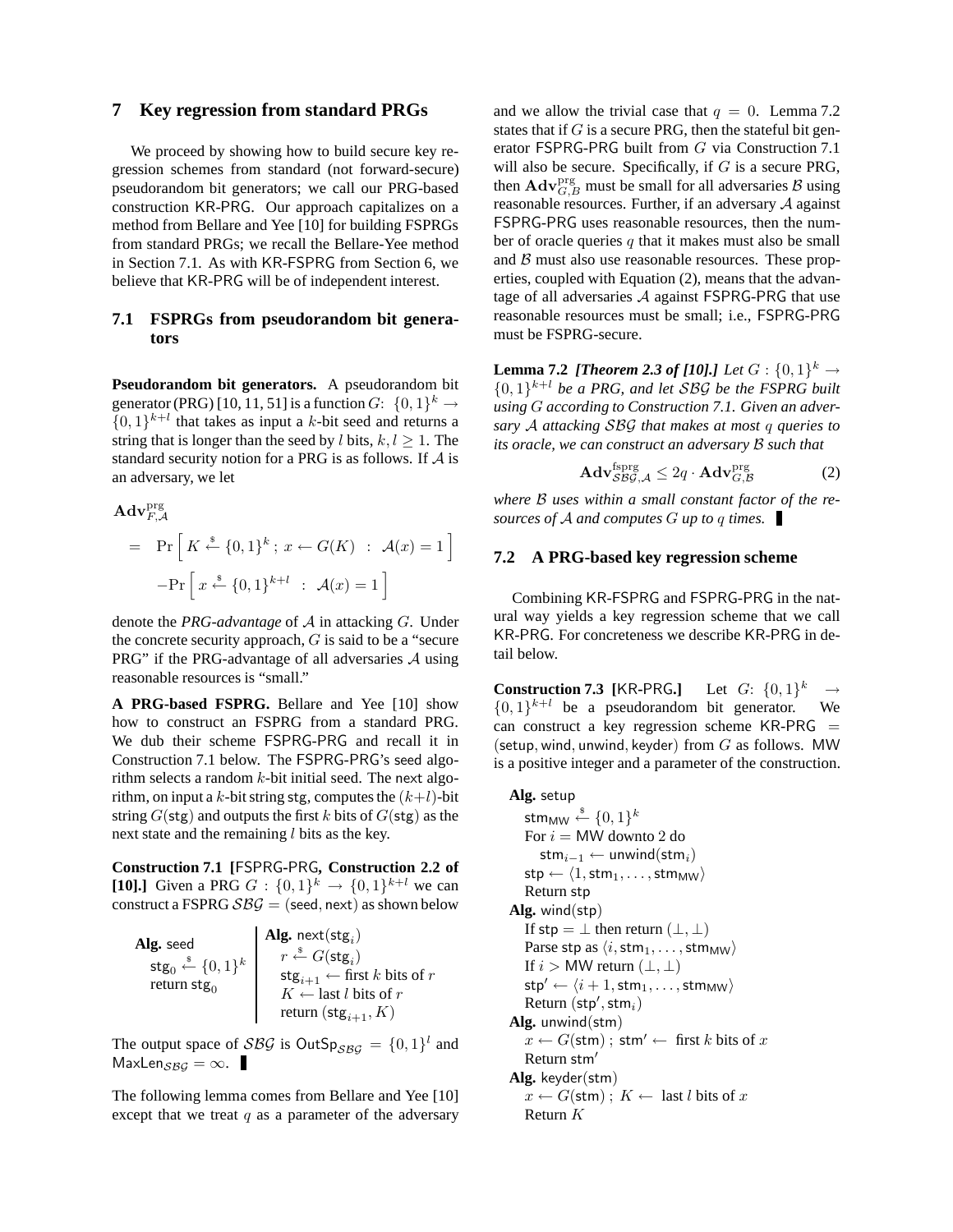The derived key space for KR-PRG is  $DK = \{0, 1\}^l$ .

In order for setup and wind to be "efficient," we assume that MW has some "reasonable" value like  $2^{20}$ ; in the asymptotic setting we would require that MW be polynomial in some security parameter.

**Security.** The theorem below states that if  $G$  is a secure PRG, then the resulting key regression scheme KR-PRG built from G via Construction 7.3 will be KR-secure. Specifically, Theorem 7.4 says that given an adversary A against KR-PRG that uses reasonable resources, and assuming that MW is small, one can construct an adversary  $\beta$  against  $G$  such that  $\beta$  uses reasonable resources and Equation (3) in the theorem statement holds;  $q$  is the minimum of MW and the maximum number of wind and key derivation oracle queries that  $A$  makes. These properties imply security for KR-PRG since, if G is PRGsecure and since A uses reasonable resources,  $\mathbf{Adv}_{G,\mathcal{B}}^{\text{prg}}$ and  $q$  must both be small, which means that  $\mathbf{Adv}_{\mathcal{KR},\mathcal{A}}^{\text{kr}},$ the advantage of  $A$  in attacking KR-PRG, must be small as well.

**Theorem 7.4** If  $G: \{0,1\}^k \to \{0,1\}^{k+l}$  is a secure *PRG, then the key regression scheme* KR *built from* G *via* KR*-*PRG *(Construction 7.3) is KR-secure. Concretely, given an adversary* A *attacking* KR*, we can construct an adversary* B *attacking* G *such that*

$$
\mathbf{Adv}_{\mathcal{KR},\mathcal{A}}^{\text{kr}} \leq 2 \cdot (q+1)^2 \cdot \mathbf{Adv}_{G,\mathcal{B}}^{\text{prg}} \tag{3}
$$

*where* q *is the minimum of* MW *and the maximum number of queries* A *makes to its* WindO *and* KeyderO *oracles. Adversary* B *uses within a small constant factor of the resources of* A*, plus the time to compute* setup *and* G MW *times.*

**Proof of Theorem 7.4:** Construction 7.3 is exactly Construction 6.1 built from the forward secure pseudorandom bit generator defined by Construction 7.1. The theorem statement therefore follows from Theorem 6.2 and Lemma 7.2.

# **8 The security of** KR**-**AES

Having shown how to construct secure key regression schemes from secure pseudorandom bit generators (KR-PRG and Construction 7.3), we are now able to prove the security of KR-AES (Construction 5.2) by observing that KR-AES is exactly KR-PRG with  $k =$  $l = 128$  and with the PRG G defined as  $G(X) =$  $\text{AES}_X(0^{128}) \| \text{AES}_X(1^{128}) \text{ for all } X \in \{0, 1\}^{128}.$  Before stating our formal result for KR-AES, we first recall the standard notion of a pseudorandom permutation [8, 35].

**Pseudorandom permutations.** Let  $E: \{0, 1\}^k \times$  $\{0,1\}$ <sup>l</sup>  $\rightarrow \{0,1\}$ <sup>l</sup> be a block cipher and let Perm(l) denote the set of all permutations on  $\{0,1\}^l$ . If A is an adversary with access to an oracle, we let

$$
\begin{aligned} \mathbf{Adv}_{E,\mathcal{A}}^{\text{prp}} \\ &= \text{Pr}\left[K \stackrel{\text{s}}{\leftarrow} \{0,1\}^k \; : \; \mathcal{A}^{E_K(\cdot)} = 1\right] \\ &- \text{Pr}\left[g \stackrel{\text{s}}{\leftarrow} \text{Perm}(l) \; : \; \mathcal{A}^{g(\cdot)} = 1\right] \end{aligned}
$$

denote the *PRP-advantage* of A in attacking E. Under the concrete security approach,  $E$  is said to be a "secure PRP" if the PRP-advantage of all adversaries  $A$  using reasonable resources is "small."

**Instantiating** KR**-**AES **from** KR**-**PRG**.** As noted above, it is straightforward to instantiate KR-AES from KR-PRG. Numerous other instantiations exist, e.g., to use a block cipher E with  $k > l$ , one might define G as  $G(X) = E_X(\alpha_1) || E_X(\alpha_2) || \dots$  where  $\alpha_1, \alpha_2, \dots$ are distinct l-bit strings. Since KR-AES is one of our preferred constructions, we state the following theorem specifically for KR-AES; it is straightforward to extend our result to other natural instantiations of KR-PRG. The security proof for KR-AES is in the standard model and assumes that AES is a secure pseudorandom permutation.

**Theorem 8.1** *If AES is a secure PRP, then* KR*-*AES *(Construction 5.2) is KR-secure. Concretely, given an adversary* A *attacking* KR*-*AES*, we can construct an adversary* B *attacking AES such that*

$$
\mathbf{Adv}_{\mathcal{K}\mathcal{R},\mathcal{A}}^{\text{kr}} \leq 2 \cdot (q+1)^2 \cdot \left(\mathbf{Adv}_{\mathcal{A}\mathcal{ES},\mathcal{B}}^{\text{prp}} + 2^{-128}\right) (4)
$$

*where* q *is the minimum of* MW *and the maximum number of queries* A *makes to its* WindO *and* KeyderO *oracles. Adversary* B *makes 2 oracle queries and uses within a small constant factor of the resources of* A*, plus the time to compute* setup *and AES* 2MW *times.*

We interpret Theorem 8.1 as follows. Suppose  $A$  is an adversary against KR-AES that uses reasonable resources, and in particular makes at most a reasonable number of queries  $q$  to its wind and key derivation oracles. Then we can construct an adversary  $\beta$  against AES that also uses reasonable resources when MW is small. Because of the resource restrictions on  $\beta$  and under the assumption that AES is a secure PRP, it follows that  $\mathbf{Adv}_{\mathrm{AES}, \mathcal{B}}^{\mathrm{prp}}$  must be small. If both q and  $\mathbf{Adv}_{\mathrm{AES}, \mathcal{B}}^{\mathrm{prp}}$ are small, then by Equation (4)  $\mathbf{Adv}_{\mathcal{KR},\mathcal{A}}^{\text{kr}}$  must also be small, meaning that KR-AES must be KR-secure.

As a concrete example of the bound in Theorem 8.1, consider the case where MW and  $q$  are both  $2^{20}$ . Then Equation (4) becomes

$$
\mathbf{Adv}_{\mathcal{KR}, \mathcal{A}}^{\mathrm{kr}} \; \leq \; 2^{42} \cdot \mathbf{Adv}_{\mathrm{AES}, \mathcal{B}}^{\mathrm{prp}} + 2^{-86} \; ,
$$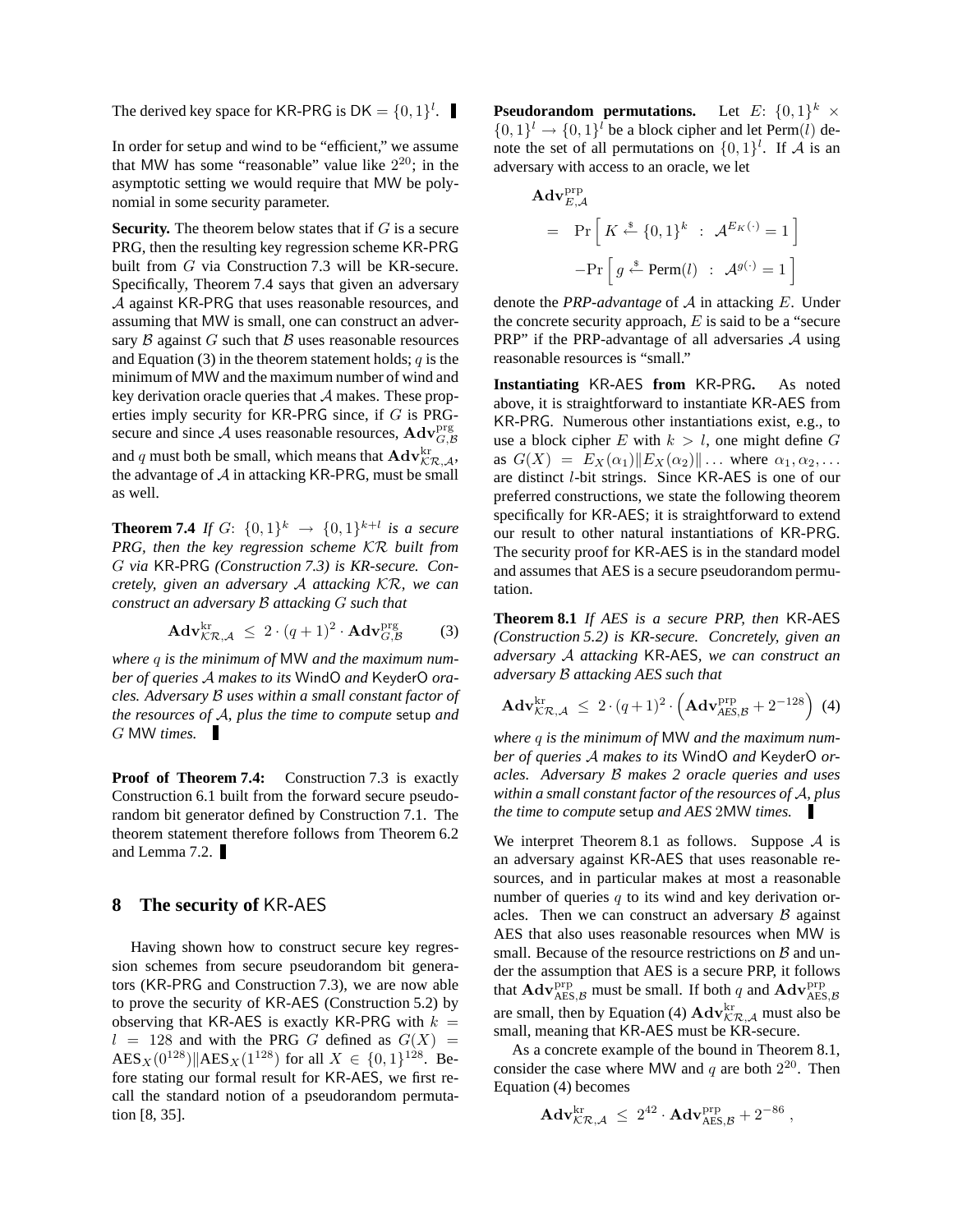which means that unless  $A$  exploits a property of AES itself, A will not be able to break the security of KR-AES with probability better than  $2^{-86}$ . Since it is widely believed that AES is secure, Theorem 8.1 tells us that it is reasonable to assume that KR-AES is secure for reasonable choices of MW.

To prove Theorem 8.1 we use Theorem 7.4, the relationship between KR-AES and KR-PRG, and the fact that the function G defined as  $G(X)$  =  $\text{AES}_X(0^{128}) \| \text{AES}_X(1^{128}), X \in \{0, 1\}^{128}, \text{ is a secure}$ PRG if AES is a secure PRP. Details in [24].

# **9 The security of** KR**-**SHA1

Although we derived KR-SHA1 from the key rotation scheme in Figure 3, we find that one can also view KR-SHA1 as an instantiation of KR-PRG with  $k = l = 160$  and G defined as  $G(X) =$ SHA1(X)||SHA1(0<sup>8</sup>||X) for all  $X \in \{0, 1\}^{160}$ . If we view SHA1 as a random oracle, then  $G$  is a secure PRG in the random oracle model, and we can use this observation and Theorem 7.4 to prove the security of KR-SHA1 in the random oracle model.

Here we give a direct proof of security for KR-SHA1 in order to obtain a tighter bound. The tightness issue with using KR-PRG and Theorem 7.4 to prove the security of KR-SHA1 rests in the fact that the advantage of an adversary in attacking  $G$  in the random oracle model must be upper bounded by a function of the number of random oracle queries that the adversary makes, and this function will percolate through the bound in Theorem 7.4.

In what follows we view  $SHA1(\cdot)$  in KR-SHA1's unwind algorithm and SHA1 $(0^8\|\cdot)$  in KR-SHA1's keyder algorithm as two different random oracles. Construction 9.1, KR-RO, makes this generalization of KR-SHA1 concrete. We choose not to model  $SHA1(\cdot)$ and SHA1( $0^8$ || $\cdot$ ) as a single random oracle because we do not wish to restrict our analysis to the case where keyder must prefix its inputs to the random oracle with the zero byte.

**Construction 9.1** [KR-RO.] Let  $H_1: \{0,1\}^k \rightarrow$  $\{0,1\}^k$  and  $H_2$ :  $\{0,1\}^k \rightarrow \{0,1\}^l$  be random oracles. We can construct a key regression scheme  $KR-RO = (setup, wind, unwind, keyder) from H<sub>1</sub>$ and  $H_2$  as shown below. MW is a positive integer and a parameter of the construction.

Alg. setup $^{H_1,H_2}$ stm $_{\mathsf{MW}} \overset{\hspace{0.1em}\mathsf{\scriptscriptstyle\$}}{\leftarrow} \{0,1\}^k$ For  $i = MW$  downto 2 do  $\mathsf{stm}_{i-1} \leftarrow \mathsf{unwind}^{H_1,H_2}(\mathsf{stm}_i)$  $\mathsf{stp} \leftarrow \langle 1, \mathsf{stm}_1, \ldots, \mathsf{stm}_\mathsf{MW} \rangle$ Return stp

**Alg.** wind<sup>*H*<sub>1</sub>,*H*<sub>2</sub>(stp)  
\nIf 
$$
\text{stp} = \bot
$$
 then return  $(\bot, \bot)$   
\nParse  $\text{stp}$  as  $\langle i, \text{stm}_1, \ldots, \text{stm}_\text{MW} \rangle$   
\nIf  $i > \text{MW return } (\bot, \bot)$   
\n $\text{stp}' \leftarrow \langle i + 1, \text{stm}_1, \ldots, \text{stm}_\text{MW} \rangle$   
\nReturn  $(\text{stp}', \text{stm}_i)$   
\n**Alg.** unwind<sup>*H*<sub>1</sub>,*H*<sub>2</sub>(stm)  
\n $\text{stm}' \leftarrow H_1(\text{stm})$ ; Return  $\text{stm}'$   
\n**Alg.** keyder<sup>*H*<sub>1</sub>,*H*<sub>2</sub>(stm)  
\n $K \leftarrow H_2(\text{stm})$ ; Return  $K$</sup></sup></sup> 

The derived key space for KR-RO is  $DK = \{0, 1\}^l$ .

In order for setup and wind to be "efficient," we assume that MW has some "reasonable" value like  $2^{20}$ ; in the asymptotic setting we would require that MW be polynomial in some security parameter.

The following theorem states that Construction 9.1 is secure in the random oracle model for adversaries that make a reasonable number of queries to their random oracles.

**Theorem 9.2** *The key regression scheme in Construction 9.1 is secure in the random oracle model.* Formally, let  $H_1$ :  $\{0,1\}^k$   $\rightarrow$   $\{0,1\}^k$  and  $H_2$ :  $\{0,1\}^k \rightarrow \{0,1\}^l$  be random oracles and let  $\mathcal{K}\mathcal{R}$ *be the key regression scheme built from*  $H_1, H_2$  *via* KR*-*RO *(Construction 9.1). Then for any adversary* A *we have that*

$$
\mathbf{Adv}_{\mathcal{KR},\mathcal{A}}^{\text{kr}} \le \frac{(\mathsf{MW})^2}{2^{k+1}} + \frac{q \cdot \mathsf{MW}}{2^k - \mathsf{MW} - q}, \quad (5)
$$

*where* q *is the maximum number of queries total that* A *makes to its*  $H_1$  *and*  $H_2$  *random oracles.* 

As a concrete example of the bound in Theorem 9.2, consider the case where  $MW = 2^{20}$  and an adversary A makes at most  $q = 2^{40}$  queries to its random oracles. Then Equation (5) tells us that the advantage of A in attacking KR-RO is upper bounded by  $2^{-98}$ . Although SHA1 is not a random oracle, Theorem 9.2 gives us confidence that KR-SHA1 may provide a reasonable level of security in practice; see Section 5 for additional discussion.

We prove Theorem 9.2 in [24], but remark that we could simplify the proof if, instead of defining KR-RO as in Construction 9.1, we include the indices  $i$  in the member states, and hence in the inputs to  $H_1$  and  $H_2$ . We choose to omit the indices  $i$  from the member states in KR-RO because we view KR-RO and KR-SHA1 as closer to what developers might wish to implement in practice.

We remark that in addition to viewing KR-SHA1 as an instantiation of KR-PRG, one could view KR-AES as an instantiation of KR-RO with  $k = l = 128$  and, for all  $X \in \{0, 1\}^{128}$ , with  $H_1(X)$  defined as  $\text{AES}_X(0^{128})$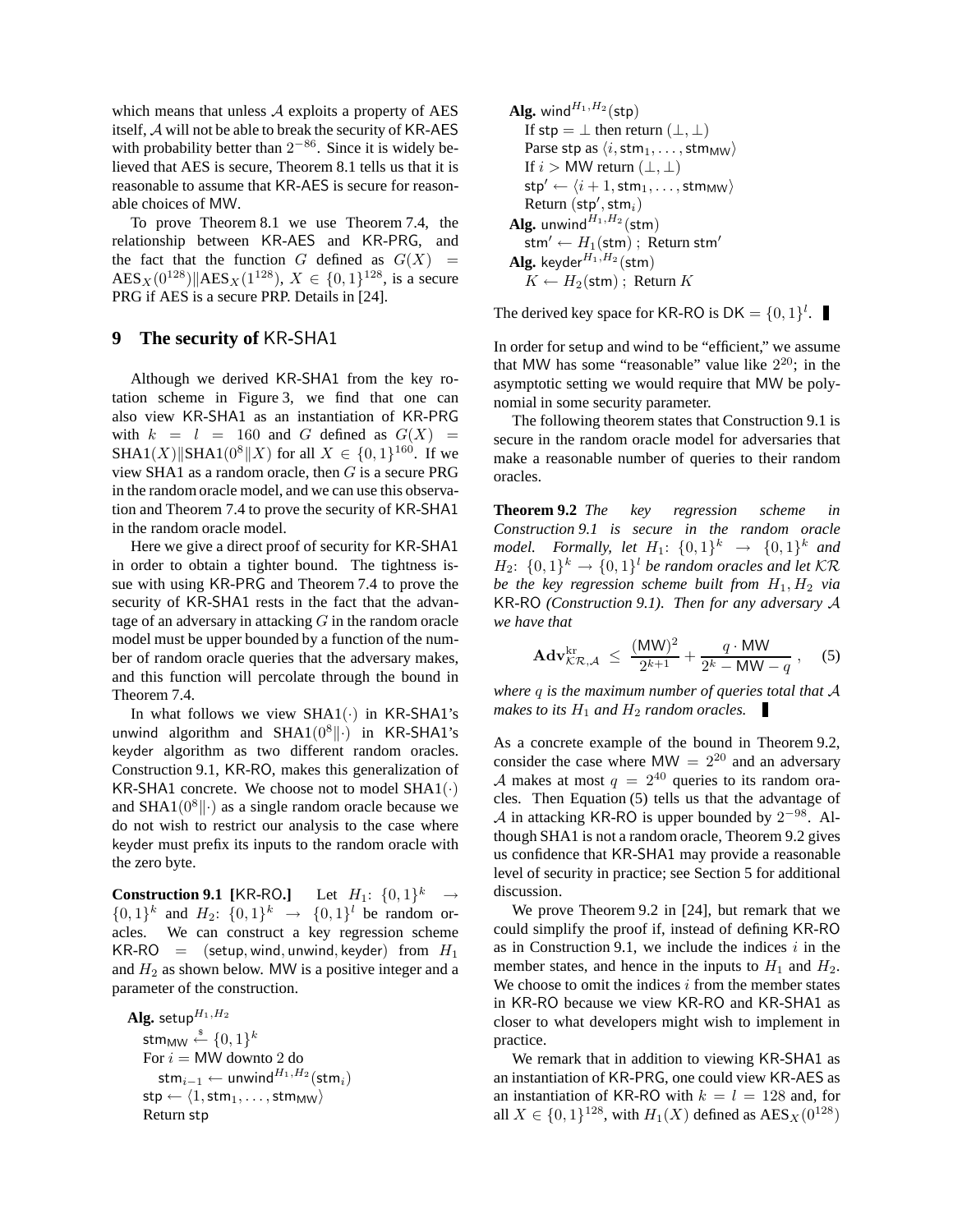and  $H_2(X)$  defined as  $\text{AES}_X(1^{128})$ ; Diffie and Hellman suggest using a block cipher as a hash function in this manner in [16]. We choose to prove the security of KR-AES directly in Section 8, rather than instantiate KR-RO, because we desire a proof of security for KR-AES in the standard model.

# **10 The security of** KR**-**RSA

In our proof of security for KR-RSA we view the use of SHA1 in keyder as a random oracle. Construction 10.1, KR-RSA-RO, makes this generalization concrete.

**Construction 10.1 [**KR**-**RSA**-**RO**.]** Given an RSA key generator  $\mathcal{K}_{\text{rsa}}$  for some security parameter k and a random oracle  $H: \mathbb{Z}_{2^k} \to \{0,1\}^{\overline{l}}$ , we can construct a key regression scheme KR-RSA-RO  $=$  (setup, wind, unwind, keyder) as shown below, where MW =  $\infty$ .

**Alg.** setup<sup>H</sup>  
\n(N, e, d) 
$$
\stackrel{\$}{\leftarrow} \mathcal{K}_{\text{rsa}}
$$
;  $S \stackrel{\$}{\leftarrow} \mathbb{Z}_N^*$ ;  $\text{stp} \leftarrow \langle N, e, d, S \rangle$   
\nReturn step  
\n**Alg.** wind<sup>H</sup> (stp)  
\nParse step as  $\langle N, e, d, S \rangle$ ;  $S' \leftarrow S^d \mod N$   
\n $\text{stp}' \leftarrow \langle N, e, d, S' \rangle$ ;  $\text{stm} \leftarrow \langle N, e, S \rangle$   
\nReturn  $(\text{stp}', \text{stm})$   
\n**Alg.** unwind<sup>H</sup> (stm)  
\nParse stem as  $\langle N, e, S \rangle$   
\n $S' \leftarrow S^e \mod N$ ;  $\text{stm}' \leftarrow \langle N, e, S' \rangle$   
\nReturn  $\text{stm}'$   
\n**Alg.** keyder<sup>H</sup> (stm)  
\nParse stem as  $\langle N, e, S \rangle$ ;  $K \leftarrow H(S)$   
\nReturn  $K$ 

The derived key space for the scheme KR-RSA-RO is  $DK = \{0, 1\}^l$ .

Toward proving KR-RSA secure, we first prove in Section 10.1 that KR-RSA-RO is KR-secure against adversaries that use reasonable resources and that make at most one KeyderO oracle query; the result in Section 10.1 assumes that the RSA key generator  $\mathcal{K}_{\text{rsa}}$  in KR-RSA-RO is one-way. We then show in Section 10.2 that if a key regression scheme is secure against adversaries restricted to one KeyderO oracle query, then the key regression scheme is secure against adversaries making multiple KeyderO oracle queries. In Section 10.3 we combine these two results to show that KR-RSA-RO is secure against adversaries that use reasonable resources but make an otherwise unrestricted number of KeyderO oracle queries.

Before proceedings with Section 10.1, we first define what it means for an RSA key generator to be one-way.

**Security for RSA key generators.** Let  $K_{\text{rsa}}$  be an RSA key generator with security parameter k. If  $\mathcal A$  is an adversary, we let

$$
\mathbf{Adv}_{\mathcal{K}_{\text{rsa}}, \mathcal{A}}^{\text{rsa-ow}} \\
= \Pr \left[ \begin{array}{c} (N, e, d) \stackrel{\$}{\leftarrow} \mathcal{K}_{\text{rsa}}; \\ x \stackrel{\$}{\leftarrow} \mathbb{Z}_N^* \end{array}; \quad : \quad \mathcal{A}(y, e, N) = x \\ y \leftarrow x^e \mod N \end{array} \right] \right]
$$

denote the RSA one-way advantage of  $A$  in inverting RSA with the key generator  $K_{\text{rsa}}$ . Under the concrete security approach,  $K_{\text{rsa}}$  is said to be a "one-way" if the RSA one-way advantage of all adversaries A using reasonable resources is "small."

### **10.1 Security of** KR**-**RSA **under one** KeyderO **oracle query**

Lemma 10.2 below states that if the RSA key generator  $K_{\text{rsa}}$  is one-way, then the resulting construction KR-RSA-RO is secure against adversaries that use reasonable resources and that make at most one KeyderO oracle query.

**Lemma 10.2** *If*  $K_{rsa}$  *is an RSA key generator with security parameter* k*, then the key regression scheme* KR *built from* K*rsa via* KR*-*RSA*-*RO *(Construction 10.1) is KR-secure in the random oracle model against adversaries restricted to one* KeyderO *oracle query assuming that* K*rsa is one-way. Concretely, given an adversary* A *attacking* KR *that makes at most one key derivation oracle query, we can construct an adversary* B *attacking* K*rsa such that*

$$
\mathbf{Adv}_{\mathcal{KR}, \mathcal{A}}^{\text{kr}} \le (q+1) \cdot \mathbf{Adv}_{\mathcal{K}_{\text{rsa}}, \mathcal{B}}^{\text{rsa-ow}}, \tag{6}
$$

*where* q *is the maximum number of winding oracle queries that* A *makes. Adversary* B *uses within a small constant factor of the resources as* A *plus performs up to* q *RSA encryption operations.*

To prove Lemma 10.2 we observe that in order for an adversary  $A$  in possession of the *i*-th member state  $\langle N, e, S_i \rangle$  to distinguish the  $(i + 1)$ -st key from random, the adversary must query its random oracle with  $S_{i+1}$ , where  $\langle N, e, S_{i+1} \rangle$  is the  $(i + 1)$ -st member state. Since  $S_i = S_{i+1}^e \bmod N$ , querying the random oracle with  $S_{i+1}$  amounts to inverting  $S_i$ . The actual proof of Lemma 10.2 involves  $\beta$  guessing the number of WindO oracle queries that A makes. Details in [24].

# **10.2 Security under one** KeyderO **oracle query implies security under many**

The following lemma states that if a key regression scheme is secure against adversaries restricted to one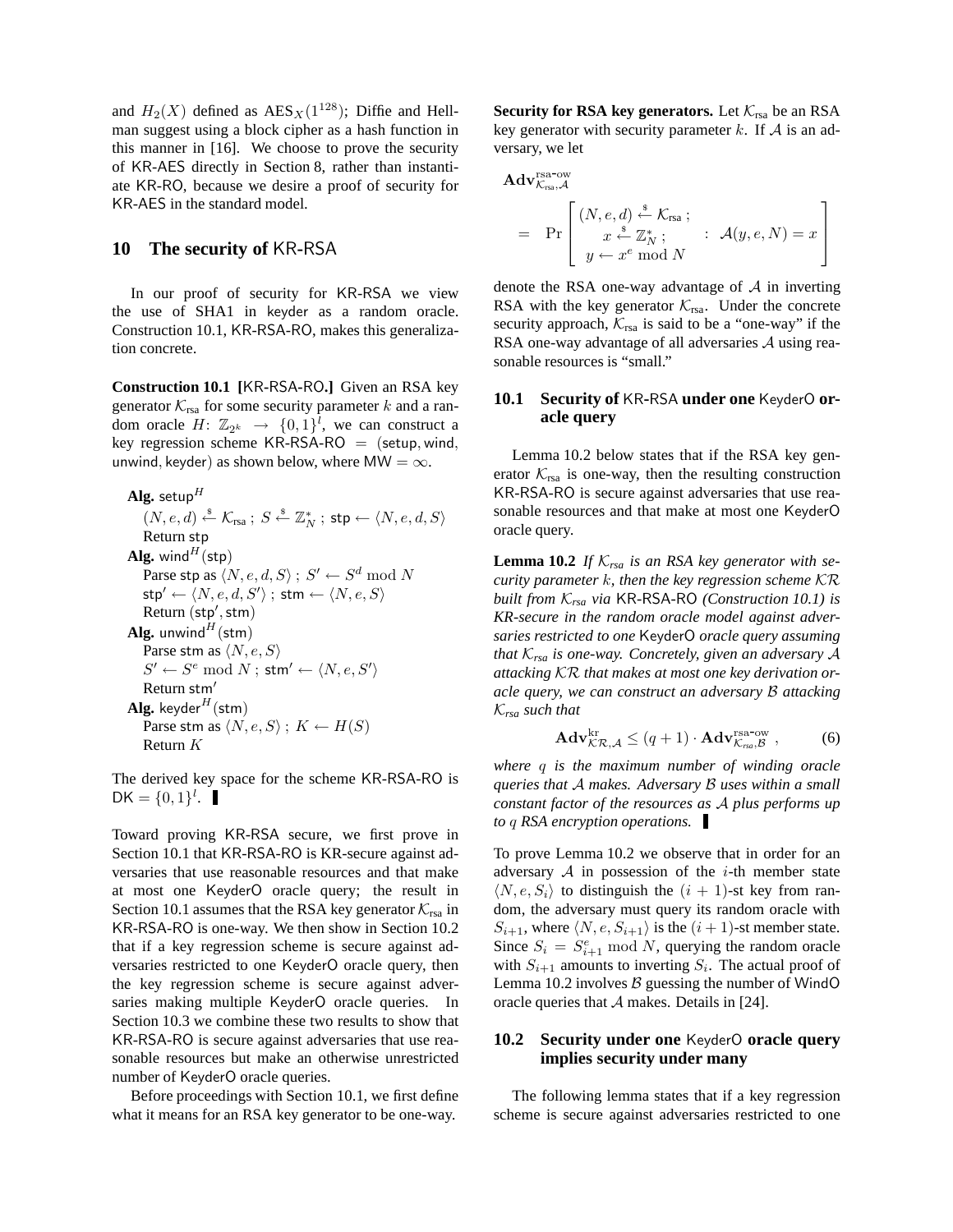KeyderO oracle query, then the key regression scheme is secure against adversaries allowed multiple KeyderO oracle queries. The proof of Lemma 10.3 is in [24].

**Lemma 10.3** *If a key regression scheme is secure when an adversary is limited to one* KeyderO *oracle query, then the key regression scheme is secure when an adversary is allowed multiple* KeyderO *oracle queries. Concretely, let* KR *be a key regression scheme. Given an adversary* A attacking  $\mathcal{K}\mathcal{R}$  that makes at most  $q_1$  queries *to* WindO *and*  $q_2$  *queries to* KeyderO, we can construct *an adversary* B *attacking* KR *such that*

$$
\mathbf{Adv}_{\mathcal{KR},\mathcal{A}}^{\text{kr}} \leq q_2 \cdot \mathbf{Adv}_{\mathcal{KR},\mathcal{B}}^{\text{kr}}, \tag{7}
$$

B makes at most  $q_1 + q_2 - 1$  *queries to* WindO *(or* 0) *queries if*  $q_1 + q_2 = 0$ *), B makes at most one query to* KeyderO*, and* B *has other resource requirements within a small constant factor of the resource requirements of*  $A$ .

# **10.3 The security of** KR**-**RSA **under multiple** KeyderO **oracle queries**

From Lemma 10.2 and Lemma 10.3 it follows that KR-RSA-RO is secure in the random oracle model assuming that  $K_{\text{rsa}}$  is one-way, even for adversaries allowed multiple KeyderO oracle queries. Theorem 10.4 makes this reasoning formal. Although SHA1 is not a random oracle, Theorem 10.4 suggests that when instantiated with a suitable RSA key generator, KR-RSA may provide a reasonable level of security in practice; see Section 5 for additional discussion.

**Theorem 10.4** *If* K*rsa is an RSA key generator with security parameter* k*, then* KR *built from* K*rsa via* KR*-*RSA*-*RO *(Construction 10.1) is KR-secure in the random oracle model under the RSA assumption. Concretely, given an adversary* A *attacking* KR*, we can construct an adversary* B *attacking* K*rsa such that*

$$
\mathbf{Adv}_{\mathcal{K}\mathcal{R},\mathcal{A}}^{\mathrm{kr}} \leq 2q^2 \cdot \mathbf{Adv}_{\mathcal{K}_{\text{rsa}},\mathcal{B}}^{\mathrm{rsa-ow}} \ ,
$$

*where* q *is the maximum number of winding and key derivation oracle queries that* A *makes. Adversary* B *uses resources within a constant factor of the resources of* A *plus the time to perform* q *RSA encryption operations.*

**Proof of Theorem 10.4:** The proof of Theorem 10.4 follows from Lemma 10.3 and Lemma 10.2. Note that for the application of Lemma 10.3 we set  $q_1 = q$  and  $q_2 = q$ , meaning the adversary B from Lemma 10.3 may make up to  $2q - 1$  queries to its WindO oracle, or  $2q$  if  $q = 0.$ 

# **11 Performance of key regression in access-controlled content distribution**

We integrated key regression into the Chefs file system [22] to measure the performance characteristics of key regression in a real application. We first give an overview of Chefs. Then we provide measurements to show that key regression enables efficient key distribution even for publishers with low-bandwidth and highlatency connections such as cable and analog modems.

**Chefs for access-controlled content distribution.** Chefs [22] is a secure, single-writer, many-reader file system for access-controlled content distribution using untrusted servers. Chefs extends the SFS read-only file system [23] to provide access control. Chefs uses lazy revocation [21, 32] and KR-SHA1 key regression to reduce the amount of out-of-band communication necessary for group key distribution.

Three modules comprise the Chefs file system. An *untrusted server* makes encrypted, integrity-protected content available in the form of a block store. A *publisher* creates the encrypted, integrity-protected content and manages key distribution. A *client* downloads content from an untrusted server, then verifies integrity and decrypts the content using keys fetched from the publisher. Our publisher, e.g., a blogger, is expected to have a low-bandwidth connection.

Several types of keys guard the access control and confidentiality of content in Chefs. Chefs uses a *content key* to encrypt content. A member obtains a content key by opening a lockbox that is encrypted with the *group key*; the member derives the group key from the group member state. After a membership event, e.g., an eviction, the publisher produces a new key regression member state. The remaining group members request this member state on-demand from the publisher; to communicate the new member state, the publisher encrypts the member state with each member's 1 024-bit public RSA key using the low exponent  $e = 3$ .

# **11.1 Hypothesis and methodology**

Performance measurements validate that (1) key regression allows a publisher to serve many keys per second to clients effectively independent of the publisher's network throughput and the rate of membership turnover, and (2) key regression does not degrade client latency. To test these hypotheses, we compare the performance of Chefs to Sous-Chefs, a version of Chefs without key regression.

**Experimental setup.** The client and server contained the same hardware: a 2.8 GHz Intel Pentium 4 with 512 MB RAM. Each machine used a 100 Mbit/sec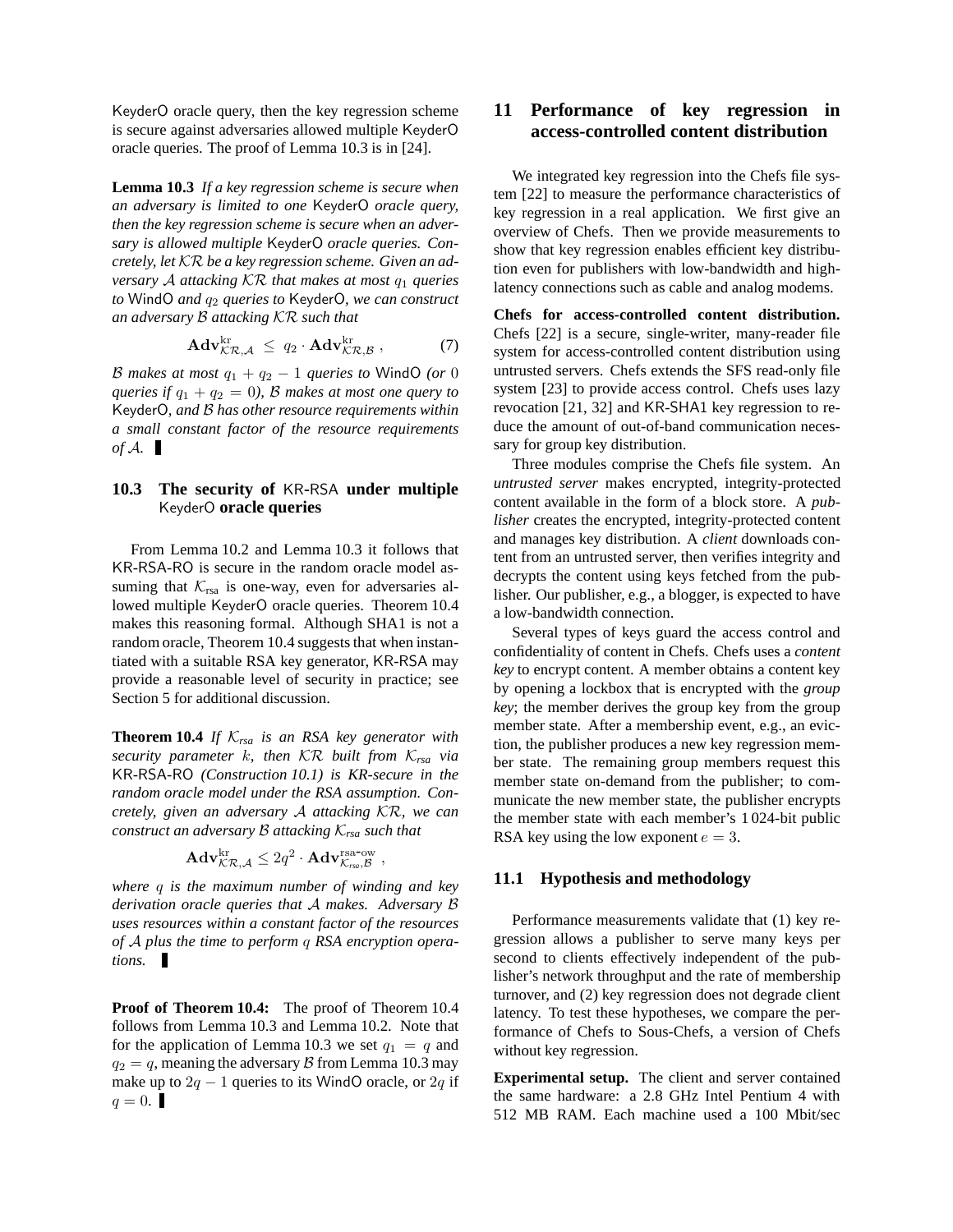full-duplex Intel PRO/1000 Ethernet card and a Maxtor 250 GB, Serial ATA 7 200 RPM hard drive with an 8 MB buffer size, 150 MB/sec transfer rate, and less than 9.0 msec average seek time. The publisher was a 3.06 GHz Intel Xeon with 2 GB RAM, a Broadcom BCM5704C Dual Gigabit Ethernet card, and a Hitachi 320 GB SCSI-3 hard drive with a 320 MB/sec transfer rate.

The machines were connected on a 100 Mbit/sec local area network and all used FreeBSD 4.9. NetPipe [46] measured the round-trip latency between the pairs of machines at 249  $\mu$ sec, and the maximum sustained TCP throughput of the connection at 88 Mbit/sec when writing data in 4 MB chunks and using TCP send and receive buffers of size 69 632 KB. When writing in 8 KB chunks (the block size in Chefs), the peak TCP throughput was 66 Mbit/sec.

The experiments used the dummynet [44] driver in FreeBSD to simulate cable modem and analog modem network conditions. For the cable modem on the publisher machine, the round-trip delay was set to 20 msec and the download and upload bandwidth to 4 Mbit/sec and 384 Kbit/sec respectively. For the analog modem, the round-trip delay was set to 200 msec and the upload and download bandwidth each to 56 Kbit/sec.

In the Chefs measurements, the inode cache has 16 384 entries, a directory block cache has 512 entries, an indirect block cache has 512 entries, and a file block cache has 64 entries. A large file block cache is unnecessary because the NFS loopback server performs most of the file data caching.

For each measurement, the median result of five samples are reported. Errors bars in Figure 5 indicate minimum and maximum measurements.

# **11.2 Secure content distribution on untrusted storage**

A standard benchmark is not available for measuring the effects of group membership dynamics. Therefore, we evaluate Chefs based on how a client might search for content in a subscription-based newspaper.

Table 2 displays the performance of basic key regression operations. The internal block size of the hash function matters significantly for the throughput of KR-SHA1 key regression. Because SHA1 uses an internal 512-bit block size, hashing values smaller than 512 bits results in poorer throughput than one would expect from SHA1 hashing longer inputs. For this reason, KR-AES key regression performs significantly better than KR-SHA1 key regression.

**Searching encrypted content.** The benchmarks were inspired by the membership dynamics reported at Salon.com, a subscription-based online journal [45]. Salon announced that in the year 2003, they added 31 000 paid subscribers (for a total of 73 000) and maintained a 71% renewal rate. Thus, a 29% eviction rate would generate an expected 21 170 evictions in one year. This suggests that the total number of membership events would reach 52 170.

To represent a workload of searching newspaper content, the experiment tests a file system containing 10 000 8 KB encrypted files and the associated content keys. The experiment consists of mounting the file system and reading all the files. This causes the client machine to fetch all the content keys.

We further motivate our example workload as follows. While there is promising research in enabling a third party server to search encrypted data [2, 12, 26, 28, 47, 50], current approaches for searchable encryption do not prevent the server from outputting false negatives. Because Chefs extends the SFS read-only file system, it inherits the property that the client can verify whether it has received all intended content (i.e., the whole truth) from the server. Therefore, to avoid false negatives, we desire a client-based search in which the Chefs client downloads all the encrypted content and keys to perform the search itself.

**Sous-Chefs.** To determine the cost of key regression, Chefs is compared to a version of Chefs with key regression disabled. This strawman file system is called Sous-Chefs. Chefs and Sous-Chefs differ only in how they fetch group keys from the publisher. When using KR-SHA1 for key regression, Chefs fetches a 20-byte member state, encrypted in the client's public 1 024-bit RSA key with low exponent  $e = 3$ . Chefs then uses key regression to unwind and derive all past versions of the group key. Sous-Chefs fetches all the derived group keys at once (each 16 bytes). The group keys themselves are encrypted with 128-bit AES in CBC mode. The AES key is encrypted with the client's RSA public key. A Sous-Chefs client is allowed to request a single bulk transfer of every version of a group key to fairly amortize the cost of the transfer.

**Reduced throughput requirements.** Figure 4 shows that a publisher can serve many more clients in Chefs than Sous-Chefs in low-bandwidth, high-latency conditions. The CPU utilization for Chefs under no bandwidth limitation is negligible, indicating that the cost of RSA encryptions on the publisher is not the bottleneck.

Each test asynchronously plays back 20 traces of a single client fetching the keys for the search workload. This effectively simulates the effect of 20 clients applying the same key distribution workload to the publisher. After all traces have completed, we record the effective number of trace playbacks per second. The Sous-Chefs traces of fetching 10,  $10^2$ ,  $10^3$ ,  $10^4$ ,  $10^5$ , and  $10^6$  keys generate 4, 4, 5, 24, 200, and 1 966 asynchronous remote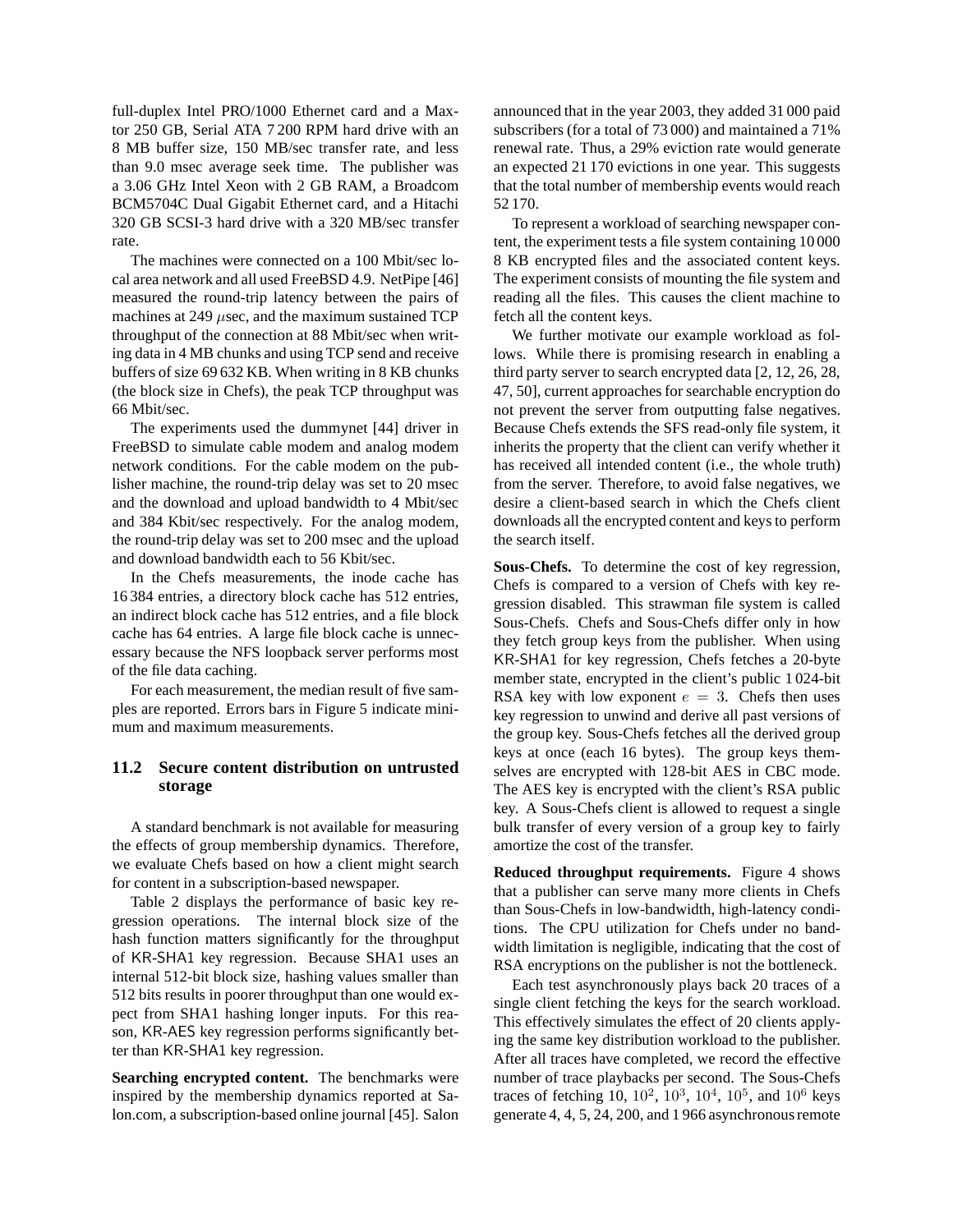| Key regression protocol | Winds/sec      | Unwinds/sec   |
|-------------------------|----------------|---------------|
| KR-SHA1                 | Not applicable | 687720        |
| KR-AES                  | Not applicable | 3 3 0 3 9 0 0 |
| KR-RSA                  | 158            | 35 236        |

**Table 2. Microbenchmarks of** KR**-**SHA1,KR**-**AES,KR**-**RSA **key regression.**



**Figure 4. Aggregate publisher throughput for key distribution plotted on a log-log graph. A client-session consists of fetching key material sufficient to generate all the keys to decrypt the published content. Key regression enables a publisher to support many client-sessions per second. Chefs always performs better than Sous-Chefs because key regression performance is effectively independent of the rate of membership turnover.**

procedure calls from the client to the publisher respectively. Chefs always generates a single remote procedure call, regardless of the number of key versions.

**Improved client latency.** The client latency experiment measures the time for a single client to execute the search workload. The untrusted server and publisher have warm caches while the client has a cold cache.

The log-log chart in Figure 5 shows that Chefs outperforms Sous-Chefs for the search workload under several network conditions. In Sous-Chefs, the network transfer time dominates client latency because of the sheer volume of keys transferred from the publisher to the client. There is no measurement for Sous-Chefs downloading 1 000 000 keys because the kernel assumes that the mount failed after waiting 1 000 seconds. On a 56 Kbit/sec network, Sous-Chefs is expected to take over 2 232 seconds to download 1 000 000 keys each 16 bytes. Thus, only three bars appear for the test cases involving 1 000 000 content keys. Key regression itself is a small component of the Chefs benchmark. With  $10<sup>6</sup>$ keys, key regression on the client takes less than 1.5 sec with CPU utilization never exceeding of 42%.

# **12 Conclusions**

We presented provably-secure constructions for key regression — addressing the shortfalls of key rotation. We also provided the first measurements of either a key regression or key rotation system. Finally, we integrated key regression in a content distribution application to demonstrate how key regression enables efficient key distribution on low-bandwidth, high-latency connections. Using key regression, a publisher can efficiently control access to content independent of group membership dynamics and without needing a fast network connection.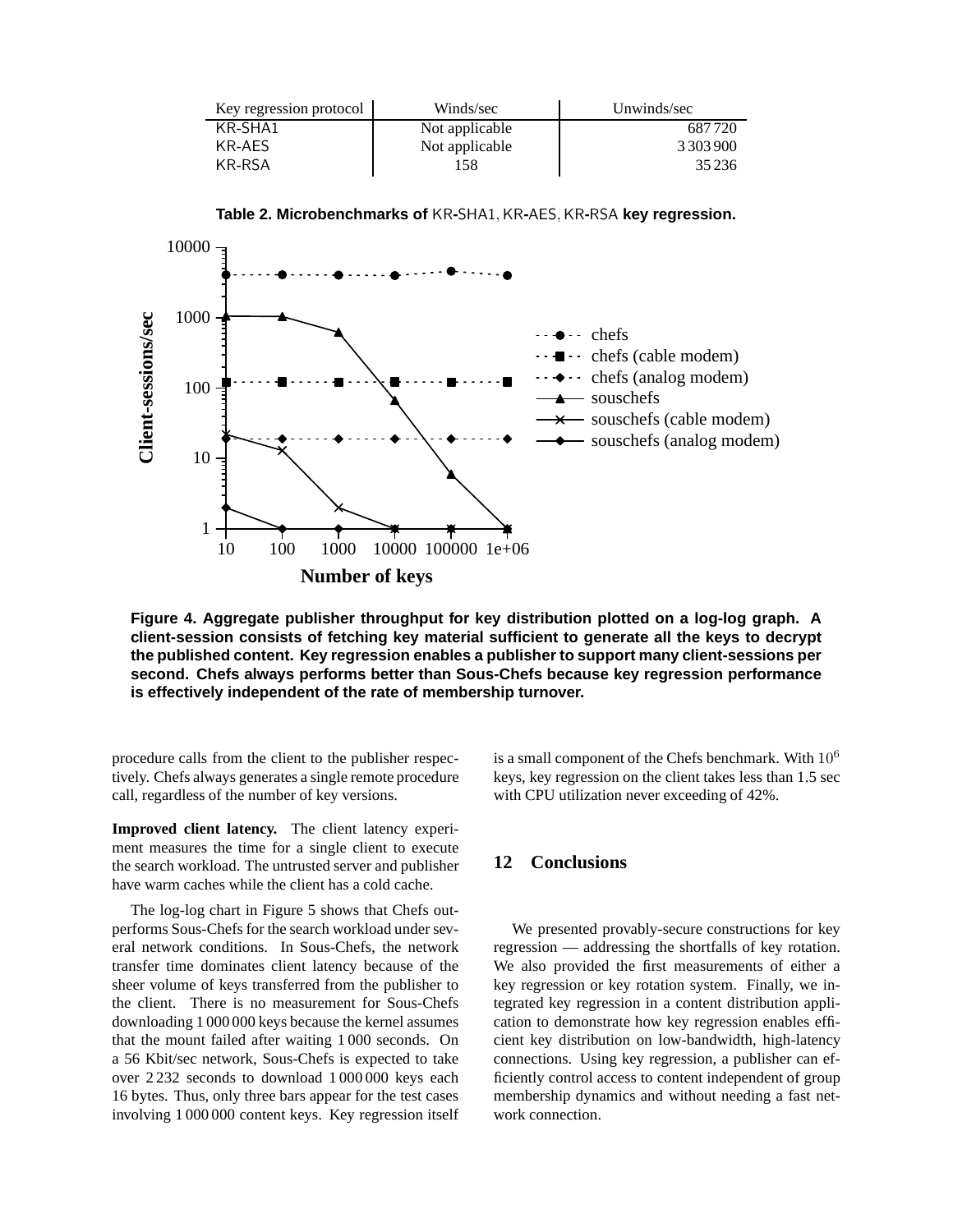

**Figure 5. A log-log chart of single client latency to read 10 000 8 KB encrypted files and the associated content keys. Key regression maintains a constant client latency regardless of the number of keys. Under low-bandwidth, high-latency conditions, Sous-Chefs latency is dominated my the transfer time of keys after reaching 10 000 keys. Key regression enables much better latency in Chefs.**

# **Acknowledgments**

K. Fu was supported in part by Project Oxygen and an Intel Ph.D. Fellowship. S. Kamara was supported by a Bell Labs Graduate Research Fellowship. T. Kohno was supported by an IBM Ph.D. Fellowship, NSF CCR-0208842, NSF ANR-0129617, and NSF CCR-0093337. K. Fu performed this research while at The Johns Hopkins University and MIT. T. Kohno performed part of this research while visiting UC Berkeley. We thank Ron Rivest for detailed comments on this paper; David Mazières for suggestions on formalizing definitions of security; Mahesh Kallahalla and Ram Swaminathan for our initial work together to define key regression; Fabian Monrose for early reviews of this paper; Frans Kaashoek for his guidance and unending support; and Frank Dabek, Emil Sit, and Jeremy Stribling for help with the testbed.

# **References**

- [1] M. Abdalla and M. Bellare. Increasing the lifetime of a key: A comparitive analysis of the security of re-keying techniques. In T. Okamoto, editor, *Advances in Cryptology – ASIACRYPT*, volume 1976 of *Lecture Notes in Computer Science*, pages 546–559, Kyoto, Japan, Dec. 3–7, 2000.
- [2] M. Abdalla, M. Bellare, D. Catalano, E. Kiltz, T. Kohno, T. Lange, J. Malone-Lee, G. Neven, P. Paillier, and

H. Shi. Searchable encryption revisited: Consistency properties, relation to anonymous IBE, and extensions. In V. Shoup, editor, *Advances in Cryptology – CRYPTO 2005*, volume 3621 of *Lecture Notes in Computer Science*, Santa Barbara, CA, USA, Aug. 14–18, 2005. Springer-Verlag, Berlin, Germany.

- [3] *Akamai Technologies*. http://www.akamai.com.
- [4] S. G. Akl and P. D. Taylor. Cryptographic solution to a problem of access control in a hierarchy. *ACM Transactions on Computer Systems*, 1(3):239–248, 1983.
- [5] M. Backes, C. Cachin, and A. Oprea. Lazy revocation in cryptographic file systems. In *3rd International IEEE Security in Storage Workshop*, Dec. 2005.
- [6] M. Backes, C. Cachin, and A. Oprea. Secure key-updating for lazy revocation. IBM Research Report RZ 3627, Oct. 2005. Available at http://domino.research.ibm.com/ library/cyberdig.nsf/index.html, keyword 99637; also archived as Cryptology ePrint Archive Report 2005/334.
- [7] M. Bellare, A. Desai, E. Jokipii, and P. Rogaway. A concrete security treatment of symmetric encryption. In *38th Annual Symposium on Foundations of Computer Science (FOCS '97)*, pages 394–403. IEEE Computer Society, 1997.
- [8] M. Bellare, J. Kilian, and P. Rogaway. The security of the cipher block chaining message authentication code. In Y. Desmedt, editor, *Advances in Cryptology – CRYPTO'94*, volume 839 of *Lecture Notes in Computer Science*, pages 341–358, Santa Barbara, CA, USA, Aug. 21–25, 1994. Springer-Verlag, Berlin, Germany.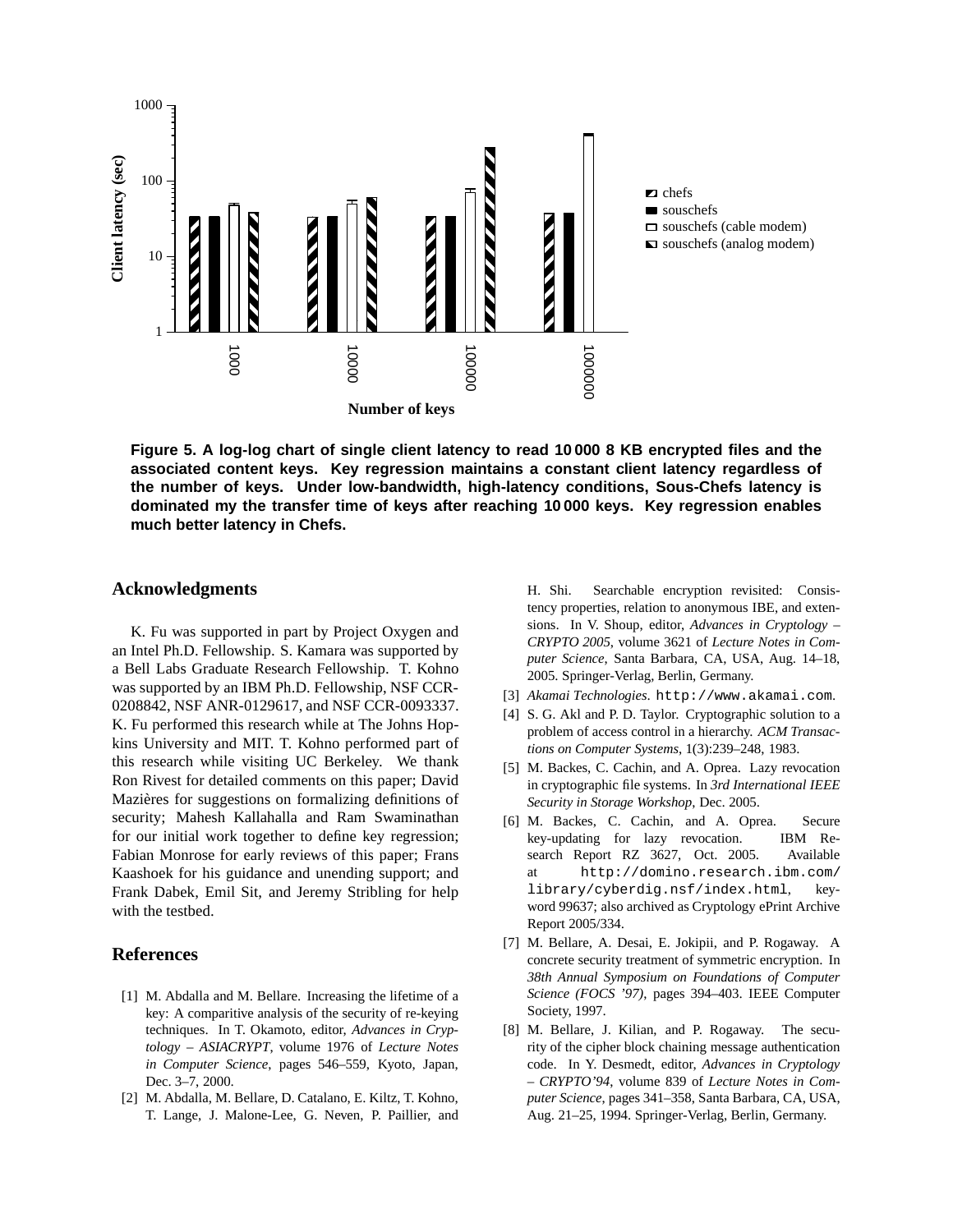- [9] M. Bellare and P. Rogaway. Random oracles are practical: A paradigm for designing efficient protocols. In V. Ashby, editor, *ACM CCS 93: 1st Conference on Computer and Communications Security*, Lecture Notes in Computer Science, Fairfax, Virginia, USA, Nov. 3–5, 1993. ACM Press.
- [10] M. Bellare and B. Yee. Forward security in private key cryptography. In M. Joye, editor, *Topics in Cryptology – CT-RSA 2003*, volume 2612 of *Lecture Notes in Computer Science*, pages 1–18, San Francisco, CA, USA, Apr. 13–17, 2003. Springer-Verlag, Berlin, Germany.
- [11] M. Blum and S. Micali. How to generate cryptographically strong sequences of pseudo-random bits. In *Proceedings of the 23rd IEEE Symposium on Foundations of Computer Science (FOCS '82)*, 1982.
- [12] D. Boneh, G. Di Crescenzo, R. Ostrovsky, and G. Persiano. Public key encryption with keyword search. In C. Cachin and J. Camenisch, editors, *Advances in Cryptology – EUROCRYPT 2004*, volume 3027 of *Lecture Notes in Computer Science*, pages 506–522, Interlaken, Switzerland, May 2–6, 2004. Springer-Verlag, Berlin, Germany.
- [13] D. Boneh, C. Gentry, and B. Waters. Collusion resistant broadcast encryption with short ciphertexts and private keys. In V. Shoup, editor, *Advances in Cryptology – CRYPTO 2005*, volume 3621 of *Lecture Notes in Computer Science*, pages 258–275, Santa Barbara, CA, USA, Aug. 14–18, 2005. Springer-Verlag, Berlin, Germany.
- [14] B. Cohen. Incentives build robustness in BitTorrent. In *Proceedings of the First Workshop on the Economics of Peer-to-Peer Systems*, Berkeley, CA, June 2003.
- [15] J.-S. Coron, Y. Dodis, C. Malinaud, and P. Puniya. Merkle-Damgård revisited: How to construct a hash function. In V. Shoup, editor, *Advances in Cryptology – CRYPTO 2005*, volume 3621 of *Lecture Notes in Computer Science*. Springer-Verlag, Berlin, Germany, 2005.
- [16] W. Diffie and M. E. Hellman. New directions in cryptography. *IEEE Transactions on Information Theory*, 22:644–654, 1978.
- [17] Y. Dodis and N. Fazio. Public key broadcast encryption for stateless receivers. In *Digital Rights Management Workshop*, volume 2696 of *Lecture Notes in Computer Science*, pages 61–80. Springer-Verlag, Berlin, Germany, 2002.
- [18] Y. Dodis and N. Fazio. Public key broadcast encryption secure against adaptive chosen ciphertext attack. In Y. Desmedt, editor, *PKC 2003: 6th International Workshop on Theory and Practice in Public Key Cryptography*, volume 2567 of *Lecture Notes in Computer Science*, pages 100–115, Miami, USA, Jan. 6–8, 2003. Springer-Verlag, Berlin, Germany.
- [19] A. Fiat and M. Naor. Broadcast encryption. In D. Boneh, editor, *Advances in Cryptology – CRYPTO'93*, volume 773 of *Lecture Notes in Computer Science*, pages 22–26, Santa Barbara, CA, USA, Aug. 17–21, 1993. Springer-Verlag, Berlin, Germany.
- [20] M. Freedman, E. Freudenthal, and D. Mazières. Democratizing content publication with coral. In *1st USENIX/ACM Symposium on Networked Systems Design and Implementation*, San Francisco, CA, March 2004. See http://www.coralcdn.org/.
- [21] K. Fu. Group sharing and random access in cryptographic storage file systems. Master's thesis, Massachusetts Institute of Technology, May 1999.
- [22] K. Fu. *Integrity and access control in untrusted content distribution networks*. PhD thesis, Massachusetts Institute of Technology, September 2005.
- [23] K. Fu, M. F. Kaashoek, and D. Mazières. Fast and secure distributed read-only file system. In *4th Symposium on Operating Systems Design and Implementation*, 2000.
- [24] K. Fu, S. Kamara, and T. Kohno. Key regression: Enabling efficient key distribution for secure distributed storage. Cryptology ePrint Archive http:// eprint.iacr.org/: Report 2005/303, 2005. (Full version of this paper.).
- [25] D. K. Gifford. Cryptographic sealing for information secrecy and authentication. *Communications of the ACM*, 25(4):274–286, 1982.
- [26] E.-J. Goh. Secure indexes. Cryptology ePrint Archive http://eprint.iacr.org/: Report 2003/216, 2003.
- [27] S. Goldwasser and S. Micali. Probabilistic encryption. *Journal of Computer and System Sciences*, 28(2):270– 299, Apr. 1984.
- [28] P. Golle, J. Staddon, and B. R. Waters. Secure conjunctive keyword search over encrypted data. In M. Jakobsson, M. Yung, and J. Zhou, editors, *ACNS 04: 2nd International Conference on Applied Cryptography and Network Security*, volume 3089 of *Lecture Notes in Computer Science*, pages 31–45, Yellow Mountain, China, June 8–11, 2004. Springer-Verlag, Berlin, Germany.
- [29] N. M. Haller. The S/KEY one-time password system. In *ISOC Symposium on Network and Distributed System Security*, February 1994.
- [30] A. Harrington and C. Jensen. Cryptographic access control in a distributed file system. In *Proceedings of 8th ACM Symposium on Access Control Models and Technologies (SACMAT 2003)*, Villa Gallia, Como, Italy, June 2003.
- [31] A. Joux. Multicollisions in iterated hash functions. Application to cascaded constructions. In M. Franklin, editor, *Advances in Cryptology – CRYPTO 2004*, volume 3152 of *Lecture Notes in Computer Science*, pages 306– 316. Springer-Verlag, Berlin, Germany, 2004.
- [32] M. Kallahalla, E. Riedel, R. Swaminathan, Q. Wang, and K. Fu. Plutus: Scalable secure file sharing on untrusted storage. In *2nd USENIX Conference on File and Storage Technologies*, 2003.
- [33] J. Kelsey and T. Kohno. Herding hash functions and the Nostradamus attack. Cryptology ePrint Archive http://eprint.iacr.org/: Report 2005/281, 2005.
- [34] L. Lamport. Password authentication with insecure communication. *Communications of the ACM*, 24(11):770– 771, November 1981.
- [35] M. Luby and C. Rackoff. How to construct pseudorandom permutations from pseudorandom functions. *SIAM Journal on Computing*, 17(2), 1988.
- [36] S. MacKinnon and S. G. Akl. New key generation algorithms for multilevel security. In *SP '83: Proceedings of the 1983 IEEE Symposium on Security and Privacy*,